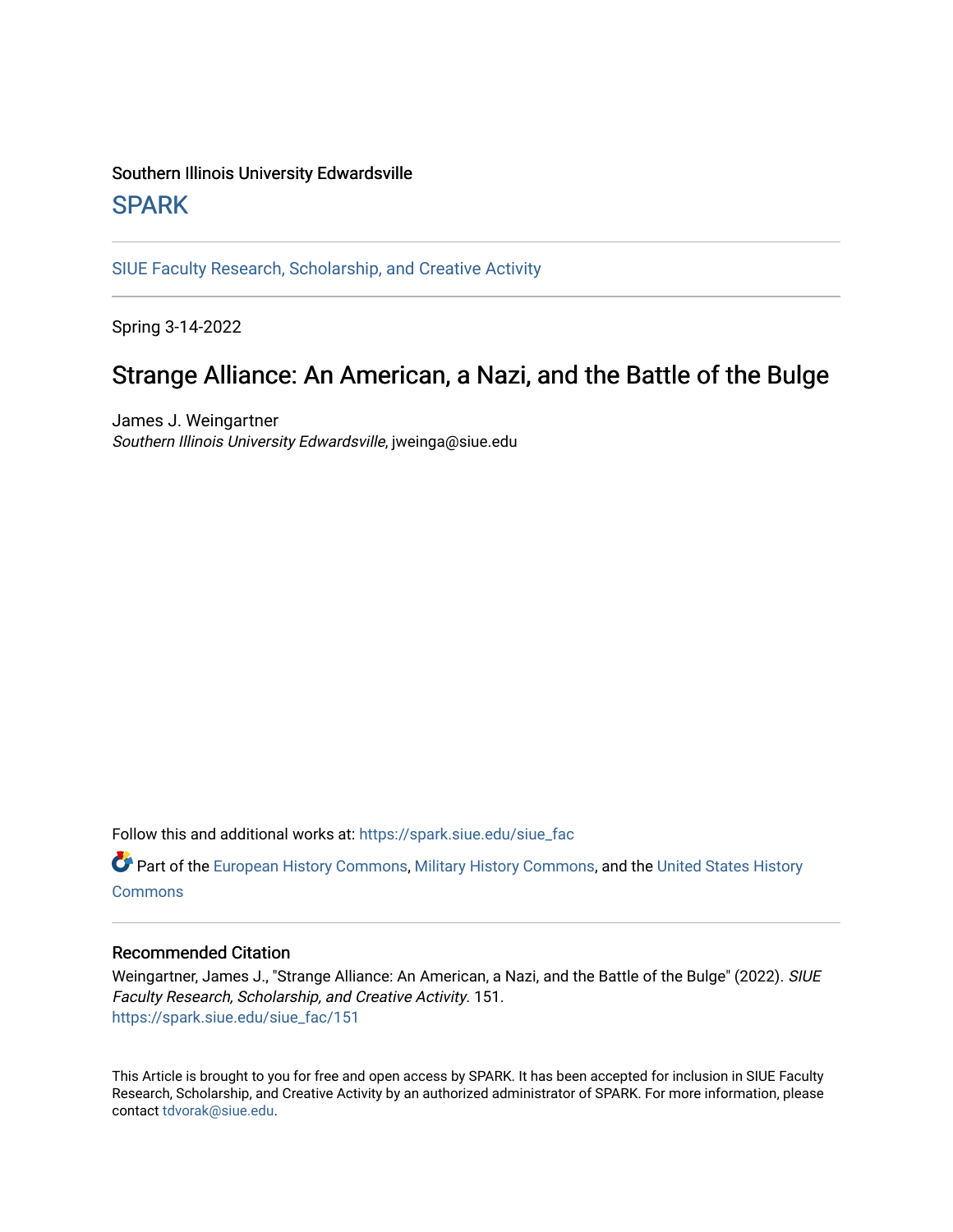**STRANGE ALLIANCE: AN AMERICAN, A NAZI, AND THE BATTLE OF THE BULGE**

 **James J. Weingartner Department of Historical Studies Southern Illinois University Edwardsville**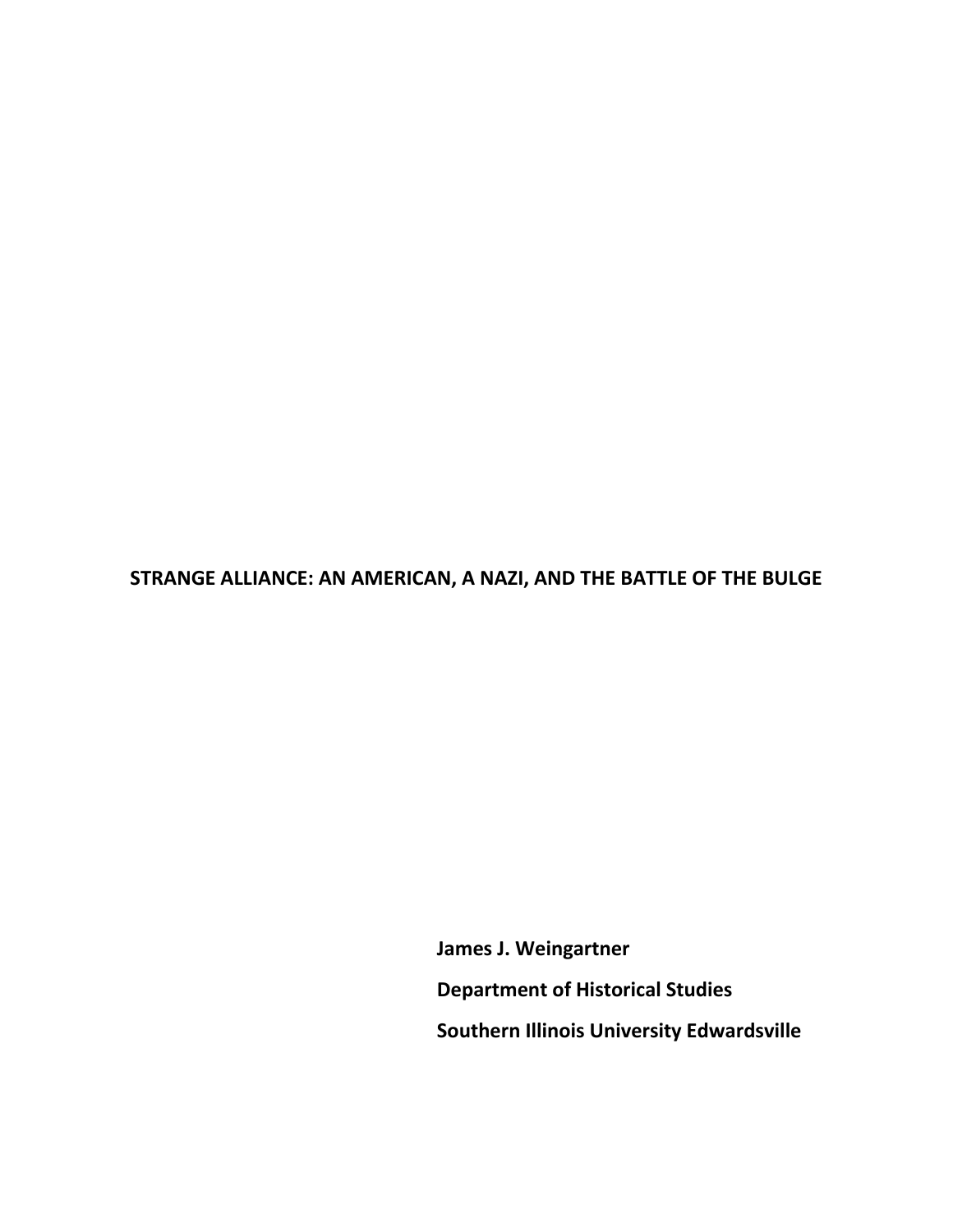Between December 21 and December 25, 1944, there occurred an encounter between two officers, one American and the other German that is unique in the history of World War II. The American was Major Hal D. McCown and the German, *SS-Obersturmbannführer* Joachim Peiper. Passing notice of McCown's account of this encounter have often been included in narratives of the Battle of the Bulge, but the fleeting relationship between these two officers is sufficiently extraordinary as to warrant closer attention and broader contextualization than it has heretofore received.

Of the two men, Peiper is by far the better known, due to his association with the "Malmedy massacre," the killing of 83 American POWs by troops of the battlegroup under his command, and by reason of his mysterious death in 1976. *Kampfgruppe Peiper* had been composed largely of troops of the 1st SS Panzer Division "Leibstandarte SS Adolf Hitler." That unit had been the outgrowth of the Führer's personal guard regiment, of which Peiper had been a member since 1936 following his graduation from *SS-Junkerschule Braunschweig*, one of the academies established for the training of SS officers, and his completion of the platoon leaders' course at the SS training facility at Dachau.<sup>1</sup> Prior to World War II, Peiper had become first adjutant to *Reichsführer-SS* Heinrich Himmler, chief of the organization that ran Nazi Germany's network of concentration camps and the chief executors of the Holocaust. In that capacity, he had accompanied Himmler on tours of inspection and on one occasion had witnessed an early experiment involving the fatal gassing of prisoners.<sup>2</sup> The German invasion of Poland saw Peiper assigned to Hitler's military headquarters. He rejoined the Leibstandarte in time to take part in the German attack on the Low Countries and France in 1940, after which he returned to Himmler's staff until August 1941, witnessing the early stages of the Holocaust, before requesting to rejoin the Leibstandarte fighting in Russia. Peiper remained with the Leibstandarte until the end of the war as it evolved into a crack armored division,  $1<sup>st</sup>$  SS Panzer, playing major combat roles on both the Eastern and Western Fronts, in the course of which he was much decorated for his combat leadership. But his dual identity as a daring and ruthless combat commander and agent of a murderous ideology is reflected in his continued close personal relationship with Himmler until the end of the war $3$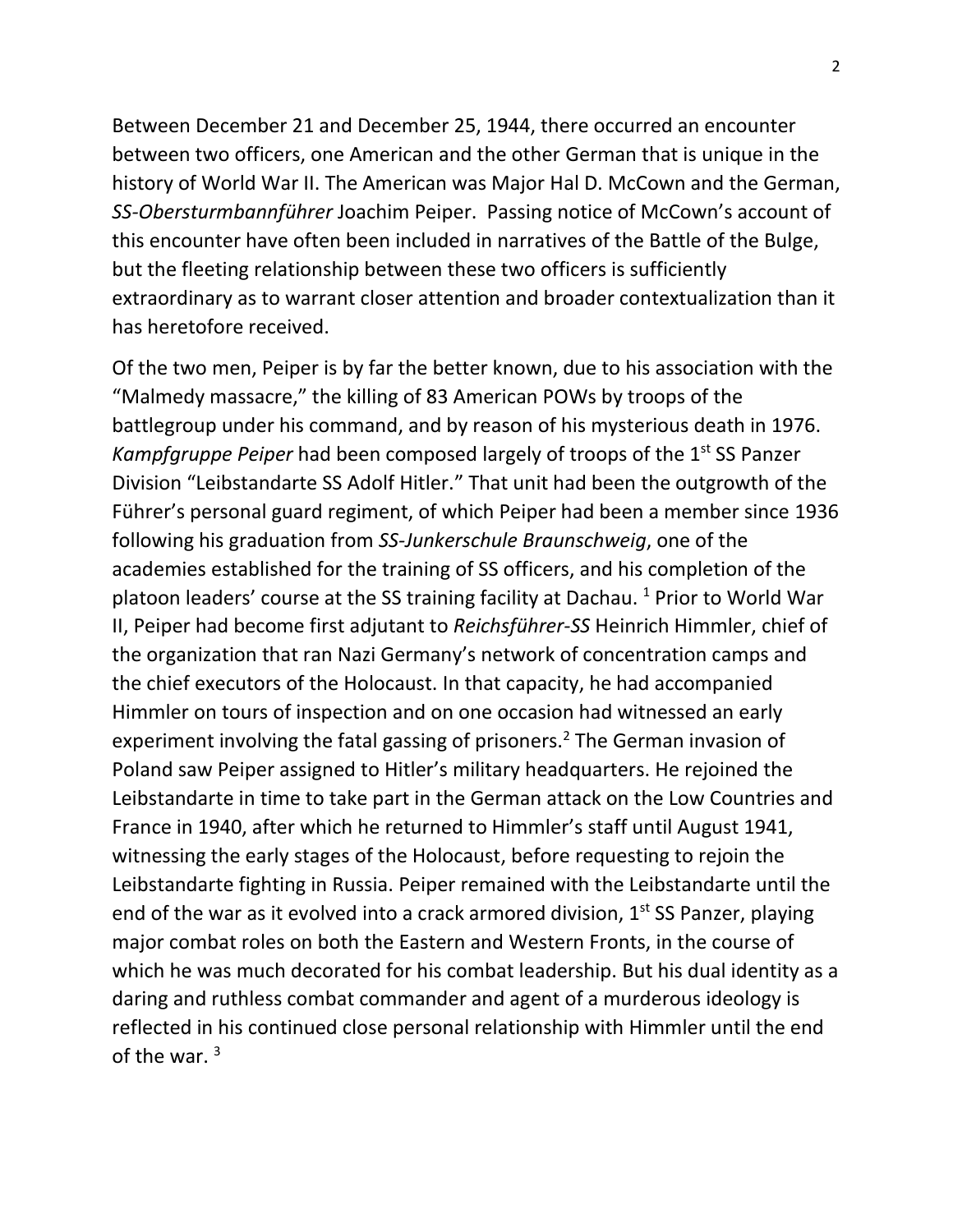Peiper's life and career have exercised a powerful attraction and have been the subject of multiple biographies, as well as the inspiration for a stage play by a Pulitzer Prize winning playwright. This is due in part to his personal notoriety, but it is also the product of a personality that attracted the attention and even admiration of many who came in contact with him. <sup>4</sup>

Among these admirers was Major Hal D. McCown. An Arkansas native and a graduate of Louisiana State University, as well as an honors cadet of its ROTC program. McCown had entered the U.S. Army in 1940 and had landed in Normandy on June 13, 1944, as a 28 year-old officer in the 30<sup>th</sup> Infantry Division's 119<sup>th</sup> Infantry Regiment. Although in U.S. Army uniform for four years, McCown's combat experience began at that point and he readily admitted 43 years later to having been "scared" and for good reason. His regiment was committed to the brutal fighting in Normandy's bocage country, which was ideal defensive terrain for the skilled soldiers which McCown found the Germans to be. He remembered it to have been "the toughest fighting of the war" for his regiment, and casualties were heavy.<sup>5</sup>

McCown had a narrow escape on July 25<sup>th</sup> as Lt. General Omar Bradley's 1<sup>st</sup> Army, of which the  $30<sup>th</sup>$  Infantry Division was a part, launched Operation Cobra, designed to break through the German lines containing the Allied beachhead and free the mechanized forces concentrated there for rapid movement into the French interior. As is well known, some of the bombs dropped by American bombers in preparation for the attack fell short of German positions and caused significant losses to US ground forces, including a three-star general and members of the headquarters of the 119<sup>th</sup> Infantry Regiment, to which Major McCown was assigned as operations officer. Shortly before the aerial assault, McCown had providentially been called to the rear for a phone call and escaped the worst of the bombing, although he remembered having been badly "bounced around" by exploding bombs. Regimental headquarters, however, had been squarely hit, with 55 casualties. <sup>6</sup> But German lines were breached and US forces began to pour into the French interior.

The 30<sup>th</sup> Infantry and 1<sup>st</sup> SS Panzer found themselves confronting one another two weeks later. In a desperate attempt to stem the rapid advance of US troops that threatened to roll up and destroy the whole of the German defenses in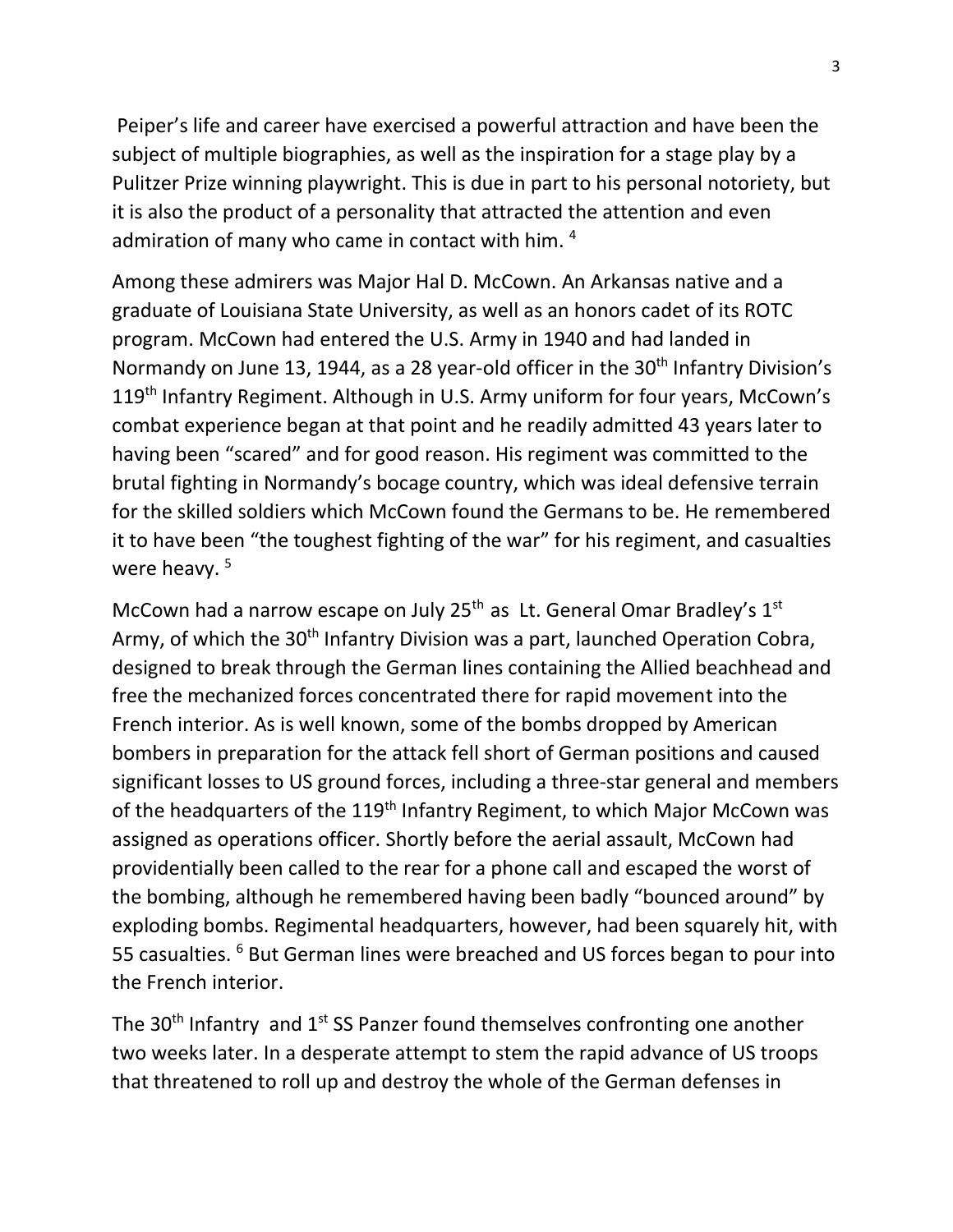Normandy, Hitler ordered Operation Lüttich, an attack towards Avranches at the base of the Cotentin peninsula to cut off the forces that had been freed by Cobra. The now much-weakened 1<sup>st</sup> SS Panzer Division and McCown's 30<sup>th</sup> Infantry Division, which the fierce combat of the previous two months had reduced to 50% of its original strength, were in the thick of the fighting around Mortain. In spite of the fact that its tank force had been reduced to about a third of full strength, McCown remembered the  $1<sup>st</sup>$  SS Panzer as a "first class" division. <sup>7</sup>

Nevertheless, success in Operation Lüttich, of which Ultra had given the U.S. Army forewarning, was beyond German capabilities. Their defensive positions in Normandy collapsed with heavy losses, and the survivors retreated eastward towards the German border with US forces, including the 30<sup>th</sup> Infantry Division, in pursuit. In recollections shared with veterans of the 119<sup>th</sup> Infantry Regiment long after the war, McCown recalled that the  $30<sup>th</sup>$  Infantry Division had met  $1<sup>st</sup>$  SS Panzer again in November in the fierce fighting around Aachen. Although the 30<sup>th</sup> encountered surviving fragments of the division there, the Leibstandarte was rebuilding 100 kilometers to the east in preparation for Hitler's Ardennes offensive.<sup>8</sup> That bloody encounter would form the context for the brief but fascinating interaction between Peiper and McCown.

The powerful armored battlegroup of about 5000 men under Peiper's command formed the spearhead of an attack aimed at Antwerp, which was launched on December  $16<sup>th</sup>$ , 1944. The U.S.  $30<sup>th</sup>$  Infantry Division, also rebuilding, was rushed south the next day to aid in blocking Peiper's advance to capture vital crossings over the Meuse River. Its  $119<sup>th</sup>$  Infantry Regiment, whose  $2<sup>nd</sup>$  Battalion was now under McCown's command, took up positions on December 18<sup>th</sup> east of the Belgian town of Werbomont. While fighting over rough terrain between Stoumont and La Gleize on the afternoon of December 21, McCown, along with his operations sergeant and radio man, were captured by members of Peiper's force.<sup>9</sup>

McCown was taken to the nearby village of La Gleize, where part of what remained of Peiper's battlegroup was nearly surrounded by 30<sup>th</sup> Infantry Division troops and where its commander had established his headquarters as well as a holding area for other American prisoners. McCown would remain Peiper's prisoner for about 90 hours before succeeding in returning to American lines.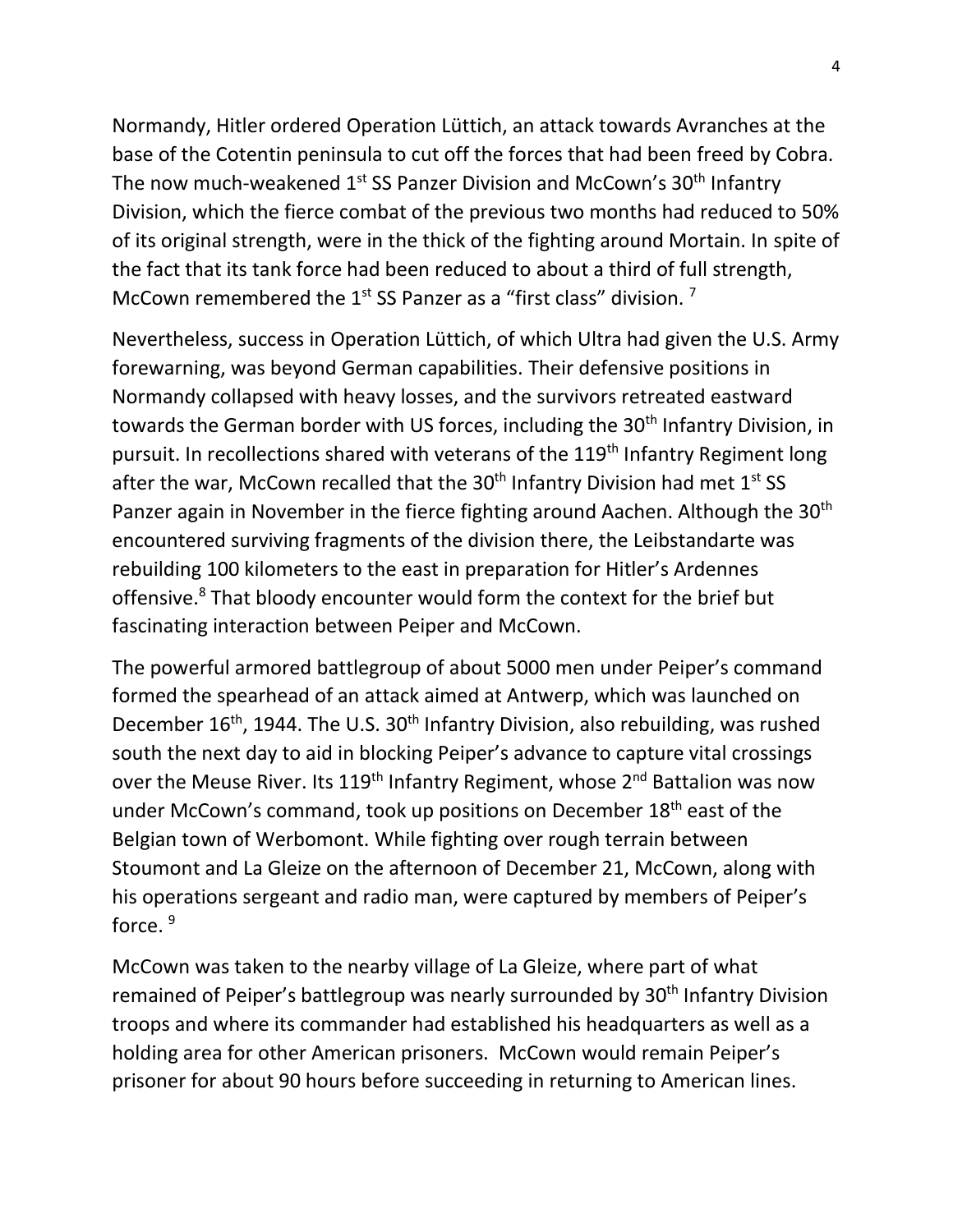Following his escape, McCown wrote a report of his experiences which was made an annex to the corps intelligence report under the title "Behind the German Lines."

Attached to the report is an introduction apparently written by an Allied intelligence officer, probably British, which hints at its singular nature. <sup>10</sup>

Literally thousands of (German) PWs have given their version of what goes on within German units. Inevitably this is coloured [sic] by a large variety of factors. PWs who give the most information are frequently those who are browned off with their unit, their officers, and the war, and their accounts reflect this feeling, often more subtly than is apparent. Others fall in the familiar category of "anxious to please," and tend to give what we want to hear. Finally, PWs attempt to evaluate the whole company, the battalion, the regiment, even the division with an actual knowledge of little more than their own platoon. As a result, a really objective report is an unusual occurrence.

The following account, written by an American battalion commander, who was captured and later escaped, is such a case  $\ldots$ .  $^{11}$ 

McCown's claimed to have dictated his report within a few hours of his escape on Christmas morning.

In La Gleize I was taken to the cellar containing the commander of the German troops whose name I later found out was Lt. Col. Peiper….An interpreter who had spent 16 years in Chicago, USA, served as interpreter. I later found out that the majority of German officers spoke English fairly well. The Colonel spent a few minutes trying to get tactical information from me but seeing the attempt was worthless, sent me away again….

He was taken to another cellar, where a German lieutenant and several NCOs made a further attempt to extract information.

All of the effects were there  $-1$  was placed in a chair...where the light of a small electric bulb would fall on my face. One of the NCOs drew his Luger, examined his clip, reloaded the weapon and laid it on the table in front of him. It was with difficulty that I managed to suppress a smile at these obviously studied and rehearsed preparations in a place so identical with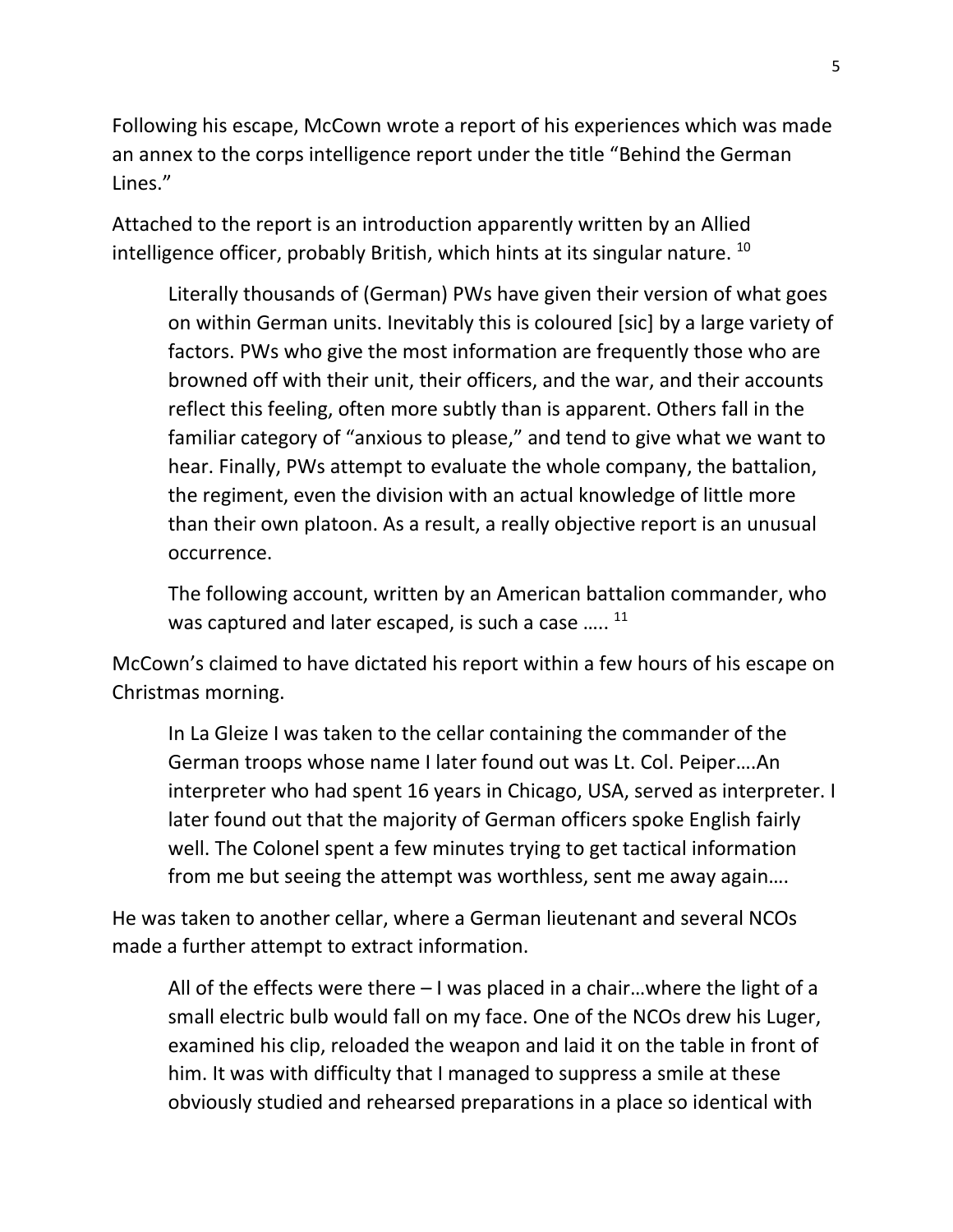what intelligence officers back in the States teach our troops to expect when in the hands of the enemy.

His captors' efforts to secure tactical information took place to the accompaniment of artillery fire from surrounding U.S. forces that was reducing La Gleize to rubble.

I was surprised to see that as my failure to respond to their threatenings continued they grew no angrier but instead appeared to lose interest in the procedure. Finally, I was taken to another cellar where a warrant officer searched me thoroughly, taking my flashlight and knife but leaving me my wrist watch, ring, a little food I was carrying and my personal papers.

McCown was then moved to yet another cellar, where he joined four captured lieutenants of the 119h Infantry Regiment and exchanged information on their precarious situation.<sup>12</sup>

During the entire time I was in this town [La Gleize] I gathered all the information I could from other captives as well as German officers and men (who talked to a surprising degree) about the strength, disposition and conditions of the Germans in that area. I did my best to determine the objectives of this unit and gained from several sources among the German officers and men that this division [*sic*] would be the first element in LIEGE and MAASTRICHT. Colonel Peiper questioned me fruitlessly several times about bridge conditions in the MAASTRICHT area.<sup>13</sup>

This claim was probably more an effort on McCown's part to distract attention from having blundered into the clutches of the enemy while operating with his new command and to refute possible accusations of fraternization with the enemy to which later events might lend credence than a plausible description of successful intelligence gathering by a cool and resourceful officer. McCown was largely ignorant of the German language and his later claim to have been able to understand much of his captors' language thanks to his schoolboy's knowledge of Latin is patently ridiculous. Although he noted that most of the German officers seemed to speak some English, it is unlikely that they would have done him the courtesy of discussing their unit's situation with him in his language. Much later, he admitted that Peiper, who was fluent in English, had divulged "virtually no hard intelligence."<sup>14</sup>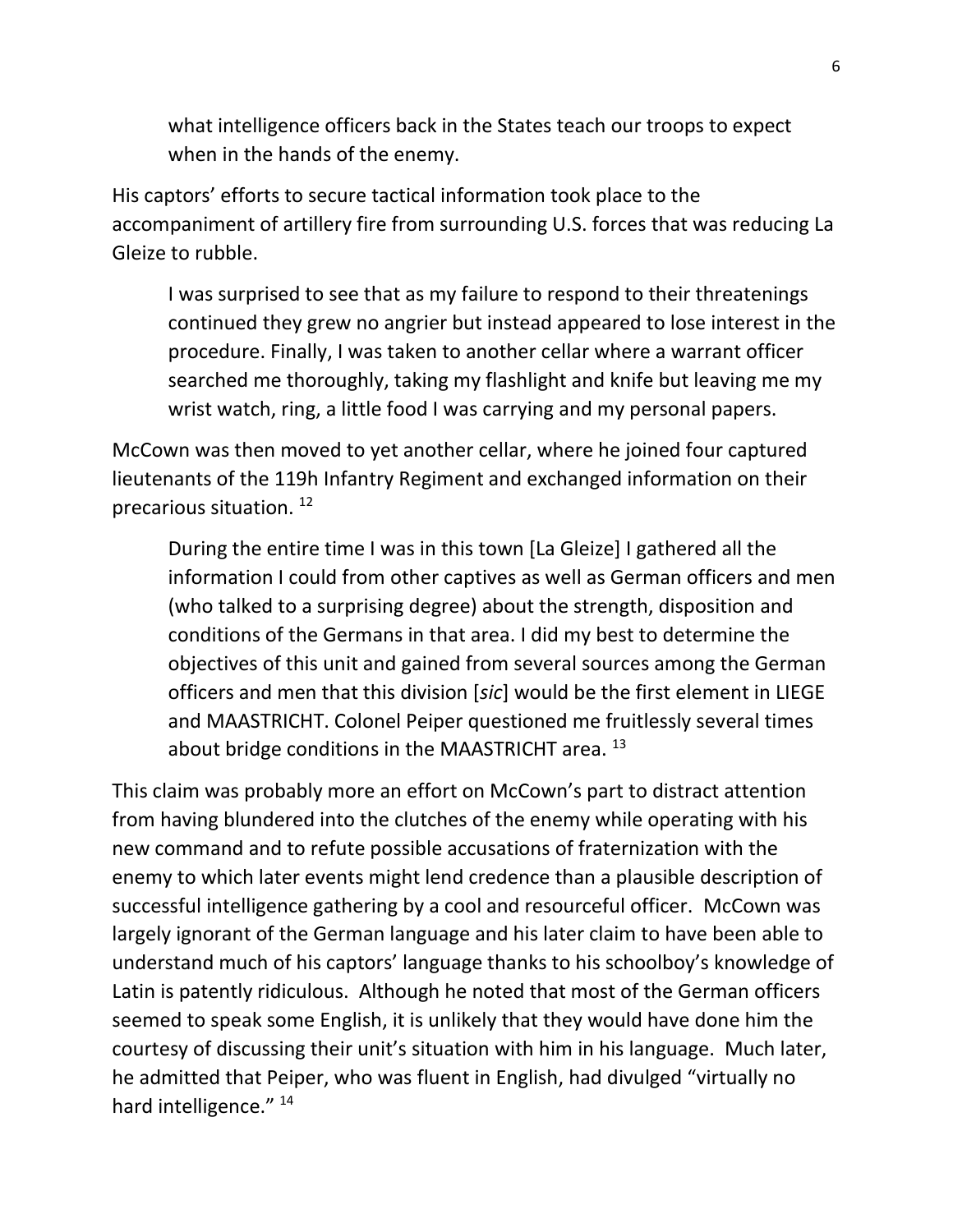McCown was amazed at the youth of the Germans he encountered. Most of the enlisted men, he reported, were 18 or 19, many recently recruited but seemingly well-trained. Captains and lieutenants ranged in age from 19 to 27. Equipment on the whole was good, with the exception of some reconditioned half-tracks whose state of repair was questionable. Morale was high, although food was in short supply. Relations between officers and men was closer and friendlier than McCown would have expected, and Peiper in particular distinguished himself in this regard, visiting his wounded several times and often dispensing encouraging words and comradely slaps on the back to his men.<sup>15</sup>

This, too, must be read with some caution. Although morale and relations between officers and men could have been readily observed as could a scarcity of food, how did McCown ascertain the ages of German officers and enlisted men and their state of training? It's conceivable that Peiper revealed not only his own age (29) but that of his officers to McCown in the course of their long and wideranging *tĕte-à-tĕte* on the evening of December 21-22. But how could McCown have arrived at the conclusion that some half-tracks, the German SPWs or *Schützenpanzerwagen*, were reconditioned? It is doubtful that Peiper's men or Peiper himself would have volunteered such information or that McCown had been allowed to inspect the vehicles or could have detected evidence of reconditioning of unfamiliar equipment if he had.

The most interesting interaction between McCown and Peiper was the conversation that began on the evening of December 21. McCown was taken to Peiper's headquarters at around 11:00 p.m. for a meeting that continued until 5:00 a.m the next morning. McCown's description of the six-hour conversation is tantalizingly sparse. Peiper, he noted, seemed most interested in defending Nazism and explaining why Germany was fighting. He professed confidence in Germany's ability to defeat the Allies with newly-raised divisions and revolutionary weapons which, although inferior in quantity to Allied equipment, would decisively best it in quality. How McCown responded to what was an ardent profession of faith in the Third Reich and its Führer by a dedicated Nazi was not addressed in his report. He may well have been reluctant to risk antagonizing a man whom he suspected of complicity in the murder of American POWs south of Malmédy several days earlier, of which he claimed to have knowledge. The danger was real. At his trial, Peiper testified with brutal candor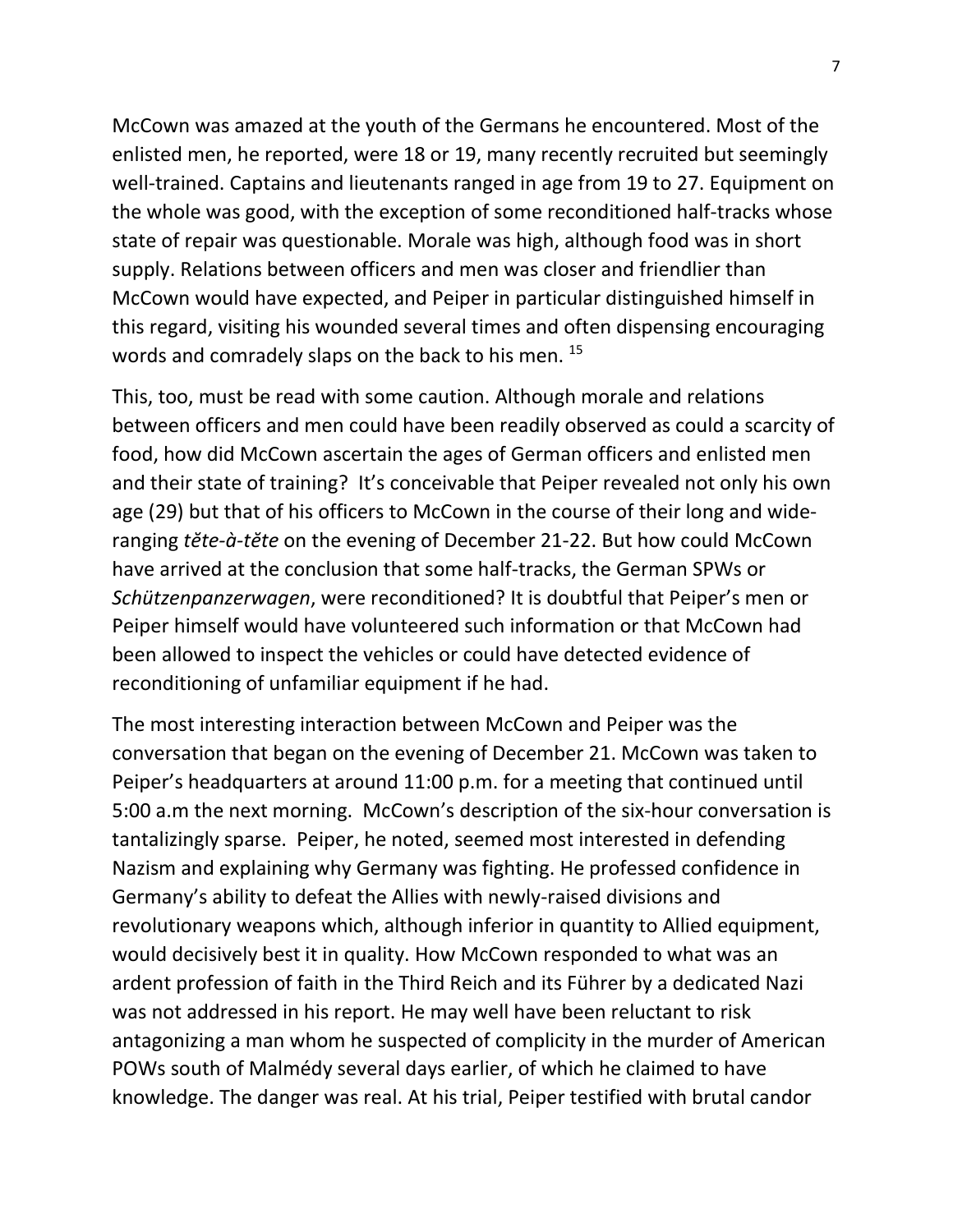that he would have ordered his prisoners shot if he had been forced to fight to the end in La Gleize "since I thought it was impossible that all of us would die here and the next day a hundred and fifty [*sic*] Americans would get new weapons and fight against the German Army. I could not take responsibility for that towards my commanders" <sup>16</sup>

Peiper was holding McCown and some 130 other American prisoners, most of whom were members of the 119<sup>th</sup> Regiment's 3<sup>rd</sup> Battalion who had been captured earlier. In addition to his concern for their well- being, McCown may have hoped that a talkative captor might divulge valuable intelligence which he could carry back with him to US lines. And yet, there may have been still another factor involved, implied by McCown's summary assessment of Peiper included in this section of his report: "I have met few men who impressed me in so short a space of time as did this German officer," with "straight well-shaped features, with remarkable facial resemblance to the actor, Ray Milland." It is strange that subjective judgements of this sort should have been included in an intelligence report. Respect and perhaps even a degree of affection for his captor appear to have developed (the Stockholm syndrome *avant la lettre?).* Thirty-two years later, McCown speculated with obvious sympathy for his captor that Peiper's underlying motive for initiating their 6 hour meeting was simply that "he was lonely."<sup>17</sup> Perhaps McCown, a product of early 20<sup>th</sup> century Arkansas and Louisiana society, found aspects of Peiper's ideological stance expressed in articulate English, not entirely repugnant. Whatever the case, McCown's high regard for Peiper grew in the course of the events that followed.

Concerning treatment of prisoners by the SS, I can state that at no time were the prisoners of this organization mistreated. Food was scarce, but it was nearly as good as that used by the Germans themselves. The American prisoners were always given cellar space to protect them from the exceedingly heavy American artillery barrages. I was taken for a brief period to the main prisoner enclosure which was a large two-room well constructed cellar quite superior to any I saw in La Gleize. The men were considerably overcrowded….I organized the entire group of some 130 into sections, appointed a First Sergeant and laid down a few rules concerning rotation sleeping, urinating, equality and distribution of food and got the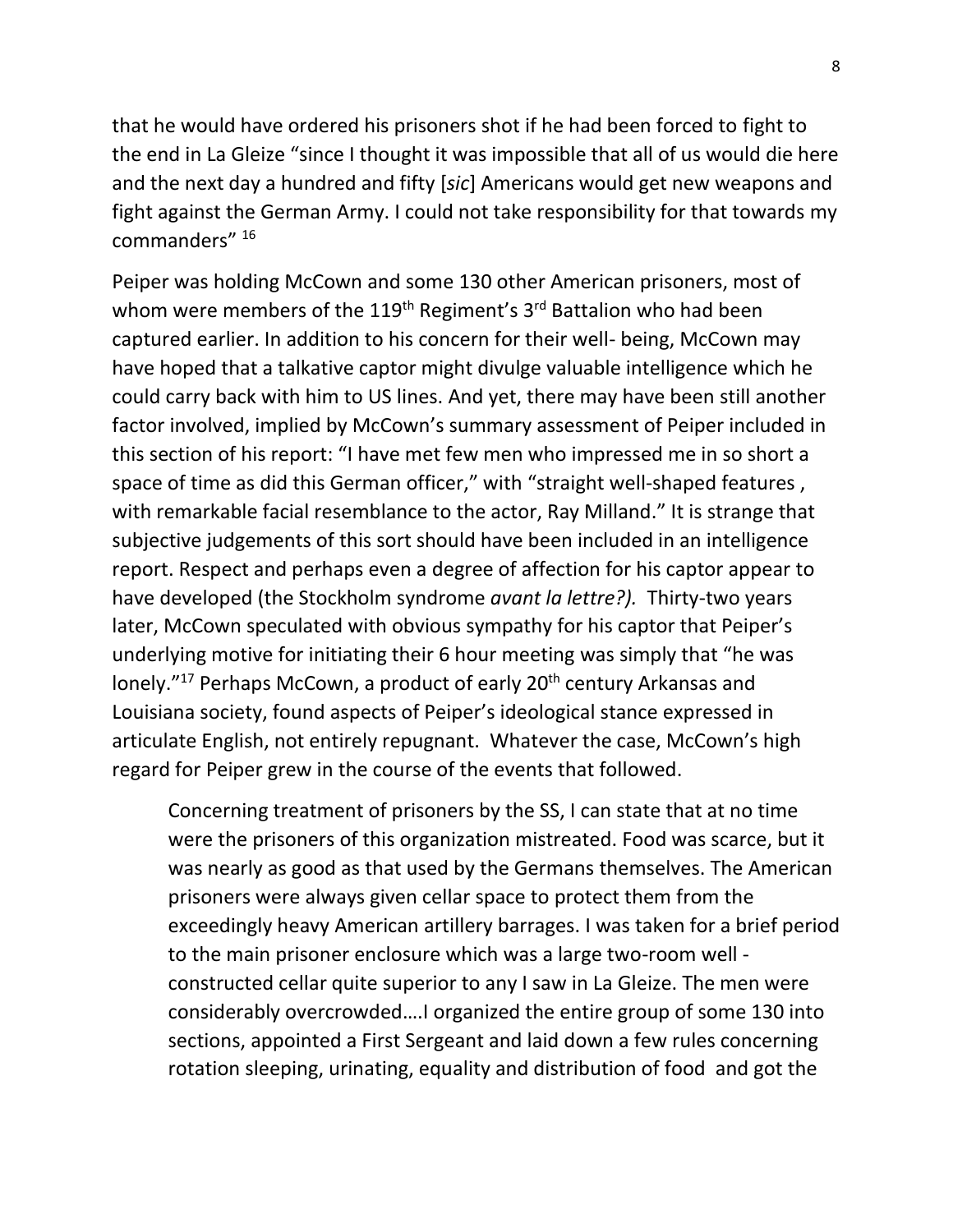German warrant officer in charge of the prisoners settled upon a fairer method of giving water to prisoners and providing ventilation.  $^{18}$ 

Two direct hits on the cellar by American shells which McCown judged to be 105mm killed and wounded both prisoners and guards. These were later removed by POWs who were apparently being held in another location and who told McCown that German casualties from artillery fire had been heavy. The report continues:

Late in the afternoon of 23 December I was called once more to Col. Peiper's headquarters. He told me that he had received orders from the commanding general to give up his position and withdraw to the East to the nearest German troops. He said he knew it to be impossible to save any of his vehicles—that it would have to be a foot withdrawal. His immediate concern was what to do with the American prisoners, of which he had nearly 150, as well as his own wounded. He dictated to me a plan of exchange whereby he would leave all American prisoners under the command of the senior PW, a Captain, to be turned over to the American commander as the Americans entered the town the next day.

Of course, MCown was in fact the senior POW, but he was to accompany the retreating Germans, leaving Captain Bruce Crissinger in charge. The report continues:

In exchange for the American prisoners, all German wounded would be turned over to the 1<sup>st</sup> SS Panzer Division wherever they might be....I would then be released to the American lines as I would be the only prisoner retained during the foot movement of the Germans East from La Gleize." I told Col. Peiper that I could not give him any assurance that the exchange would be carried out as it was a matter for higher headquarters. He said that he fully understood....<sup>19</sup>

It is hard to accord much credibility to this scheme. Since Peiper was about to evacuate La Gleize, his prisoners would be repatriated in any case as surrounding US forces occupied the town. The only leverage Peiper had was his custody of McCown. Permission to carry out such an exchange would probably have had to come from higher authority – conceivably from Eisenhower himself. Would recovery of a field-grade officer have been considered valuable enough to justify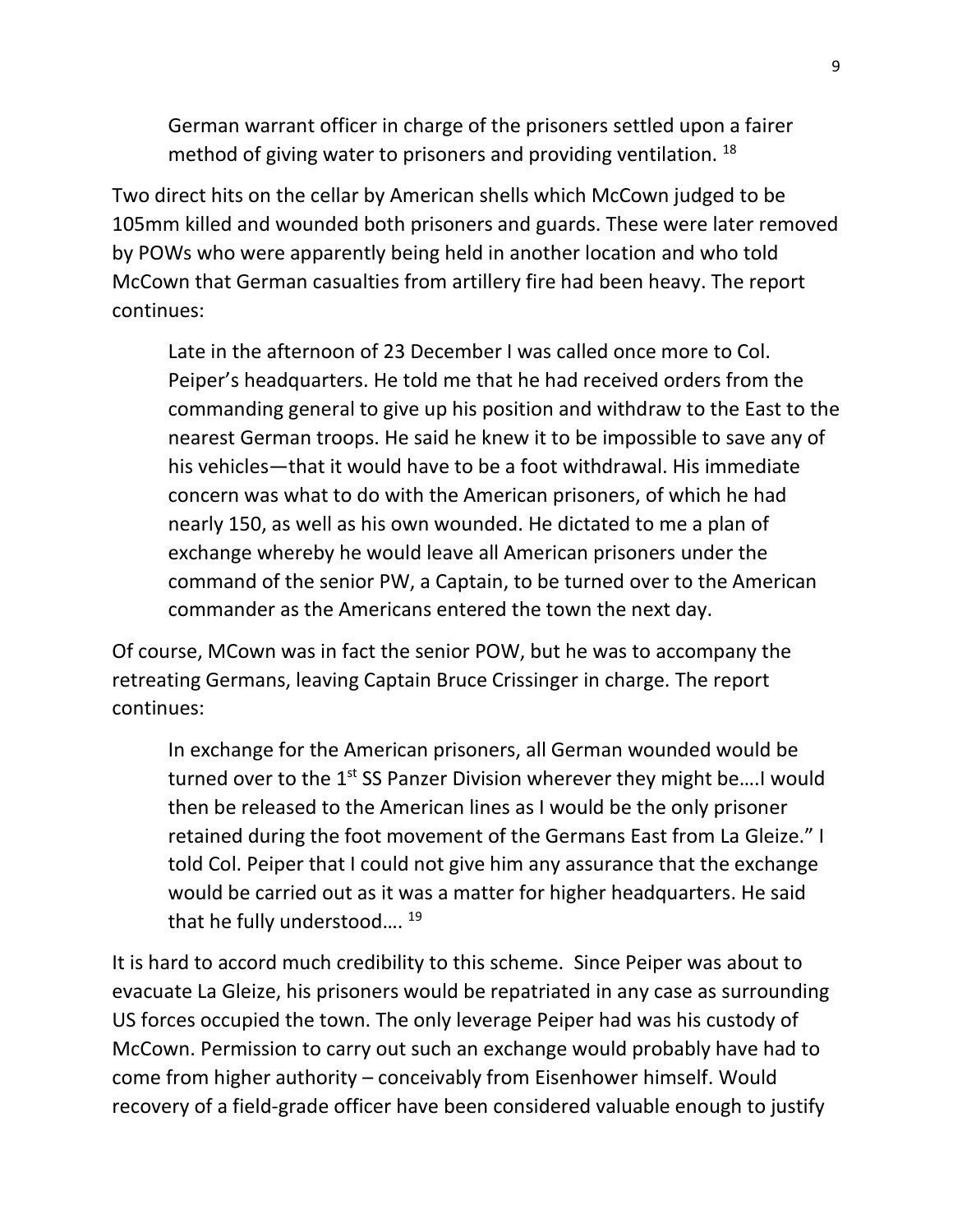the release to the enemy of an uncertain but probably quite large number of their personnel? It is likely that Peiper felt honor-bound to attempt to recover his wounded, in spite of the improbability of success. The words *Meine Ehre heisst Treue* ( My Honor is Loyalty) were embossed on every SS-man's belt buckle. Or is it possible that Peiper had another purpose in mind -- perhaps to counteract the impact of the Malmédy massacre, news of which was by December 23 in wide circulation, with evidence of his humane conduct? Whatever the case, McCown's account of Peiper's escape from La Gleize is fascinating:

At 0300 24 December the foot column began to move. Col. Peiper and I moved immediately behind the point, the remainder of his depleted regiment following in single file. Col. Peiper told me he had 800 men to evacuate. I later watched the column pass three separate times, and this number was correct according to my own estimate….At 0500 hours we heard the first tank blow up, and inside of thirty minutes the entire area occupied by Col. Peiper's command was a sea of fiercely burning vehicles, the work of a small detachment he had left behind to complete the destruction of all of his equipment….

Col. Peiper, his staff and myself with my two guards spent all day of the  $24<sup>th</sup>$ reconnoitering for a route to rejoin other German forces. No food was available at any time after we left La Gleize; the only subsistence I received was four small pieces of dried biscuit and two swallows of cognac which one of the junior officers gave me. The German regimental surgeon gave me one piece of Charms candy, the sugar of which did me lots of good during the later long march. At 1700, just before dark, the column started moving again on the selected route; we pushed down into a valley in single column with a heavily armed point out ahead.

McCown was astounded by the column's march discipline. It "was so perfect that I could hardly believe that they could accomplish it….I believe we could have passed within 200 yards of an outpost without detection."

As the point neared the base of the hill I could hear quite clearly an American voice call out 'Halt! Who is there?' The challenge was repeated three times, then the American sentry fired three shots. A moment later, the order came along the column to turn around and move back up the hill.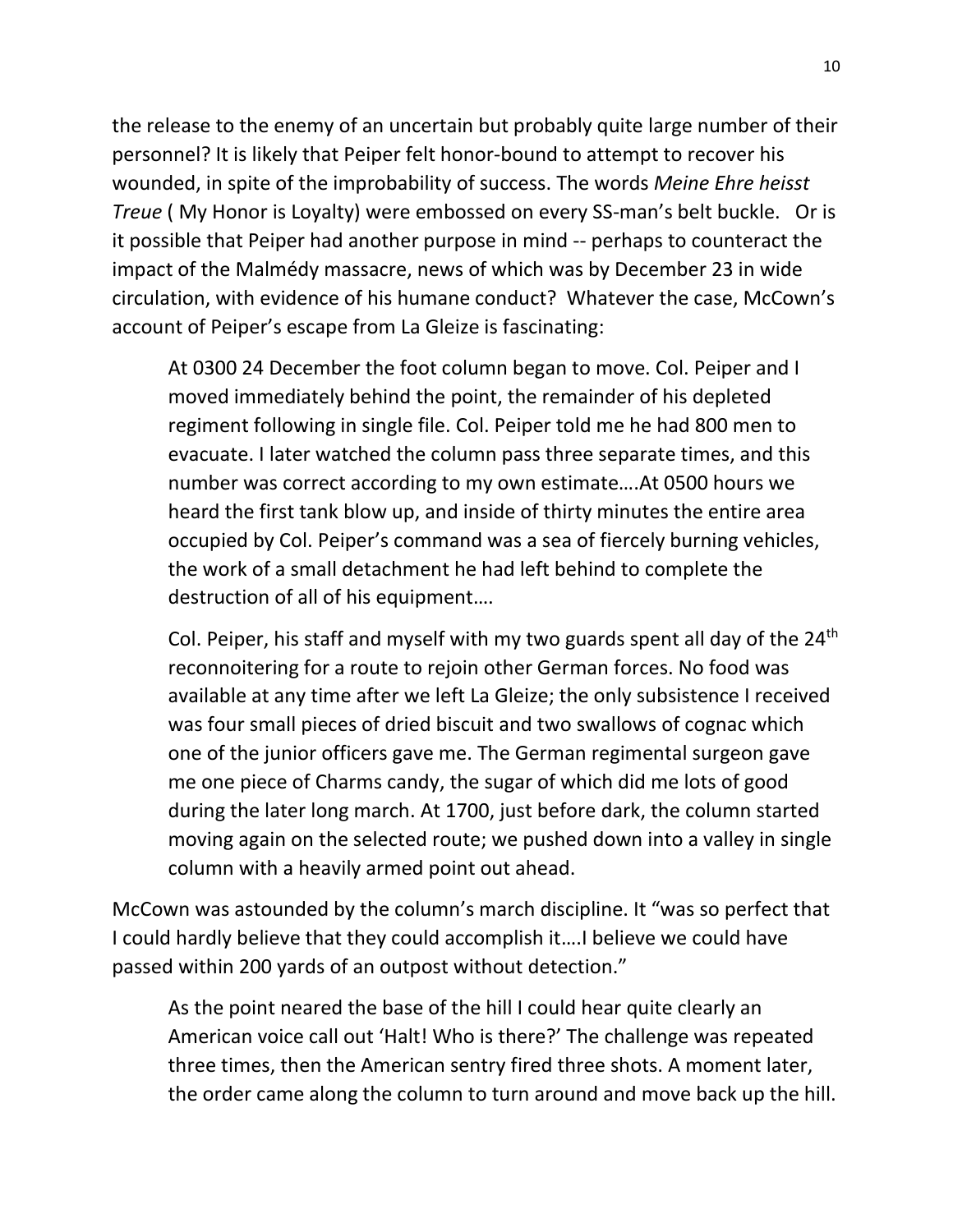The entire column was half way back up the hillside in a very few minutes. A German passed by me limping. He was undoubtedly leading the point, as he had just received a bullet through the leg. The colonel spoke briefly to him but would not permit the medicos to put on a dressing; he fell in the column and continued moving on without first aid. The point moved along the side of the hill for a distance of a half mile, then again turned down into the valley, this time passing undetected through the valley and the paved road which ran along the base. Several American vehicles chopped the column but at no time was its presence detected. The entire 800 men were closed into the trees on the other side of the valley in an amazingly short period of time.

McCown concluded that Peiper was reduced to trying to gauge the proximity and location of German lines by the sound of the fall of American artillery fire on their positions and that he was, in fact, lost. At around 10:00 p.m., Peiper, his executive officer and operations officer disappeared and command of the column was assumed by a young captain.

I tried in vain to find out where Col. Peiper went; one friendly enlisted man of Col. Peiper's headquarters told me that Col. Peiper was very tired and I believe that he and a few selected members of his staff must have holed up in some isolated house for food and rest—to be sent for from the main body after they had located friendly forces.

The stamina of Peiper's hard-pressed men continued to astound McCown.

Whereas Col. Peiper had given a rest 'break' every hour or so, there were no 'breaks' given under the new command from that time until I escaped. The country we were now passing through was the most rugged we had yet encountered. All of the officers were continuously exhorting the men to greater effort and to laugh at weakness. I was not carrying anything except my canteen, which was empty, but I know from my own physical reaction how tired the men with heavy weapons must have been. I heard repeated again and again the warning that if any man fell behind the tail of the column, he would be shot. I saw some men crawling on hands and knees. I saw others who were wounded but were being supported by comrades up the steep slopes; there were fully two dozen wounded in the column, the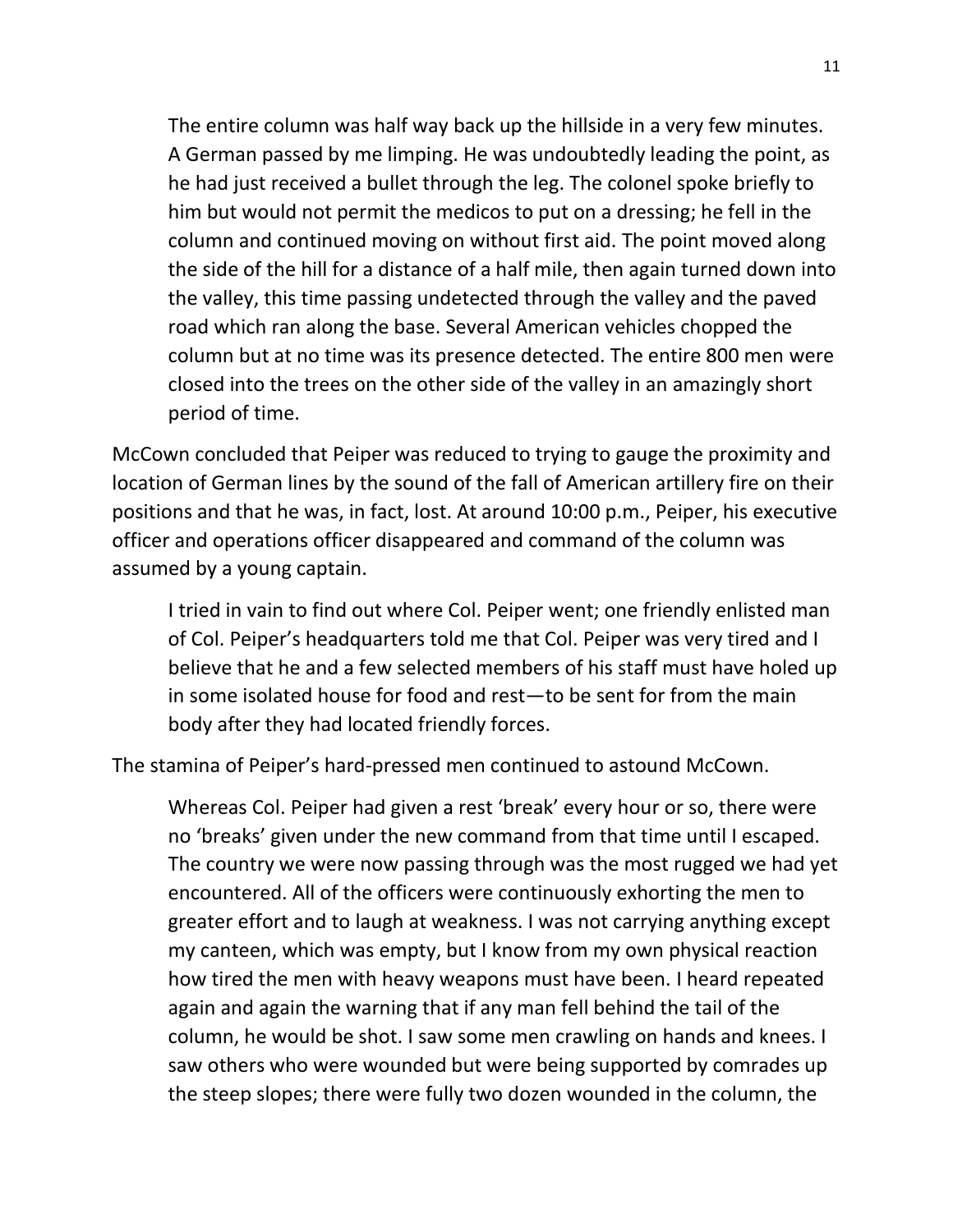majority of whom were going along quite well by themselves. There was one captain who was rather severely wounded, the colonel had told me, who moved along supported by another officer and a medical NCO and was still with the unit the last I saw of him.

It seemed evident to McCown that Peiper's men were in desperate need of food and rest. He claimed to have overheard conversation from his captors indicating that a small village had been located that might serve for respite. Before the column resumed its movement, the Germans' luck in avoiding detection ran out.

…firing broke out not very far from where I was standing. My guards and I hit the ground, tracer bullets flashed all around us, and we could hear the machine gun bullets cutting the trees very close over us. The American unit, which I later found out was a company, drove forward again to clear what it obviously thought was a stray patrol, this time using mortar fire as well. The mortar fire fell all around on the German position. I do not know if my guards were injured or not—shrapnel cut the trees all around us….There was considerable movement around me in the darkness. I lay still for some time waiting for one of my guards to give me a command. After some time I arose cautiously and began to move at right angles from the direction of the American attack, watching carefully to my rear to see if anyone was covering me or following me. After moving approximately 100 yards, I turned and moved directly toward the direction from which the American attack had come. I can remember that I whistled some American tune, but I have forgotten which one it was. I had not gone over 200 yards before I was challenged by an American outpost of the 82<sup>nd</sup> Airborne Division. <sup>20</sup>

McCown had returned to American lines in time for a welcome Christmas dinner with Major General Leland Hobbs, the  $30<sup>th</sup>$  Infantry Division's commander. <sup>21</sup> At about the same time the German unit which had been his home for 90 hours had succeeded in breaking through American lines and uniting with friendly forces. Unlike McCown's, Peiper's report to his corps commander, *SS-Gruppenführer*  Hermann Priess*,* was delayed until the following morning. He claimed not to have slept for the nine days of his battlegroup's abortive advance and probably had been able to function as a commander under prolonged and highly stressful conditions with the assistance of Pervitin, the methamphetamine stimulant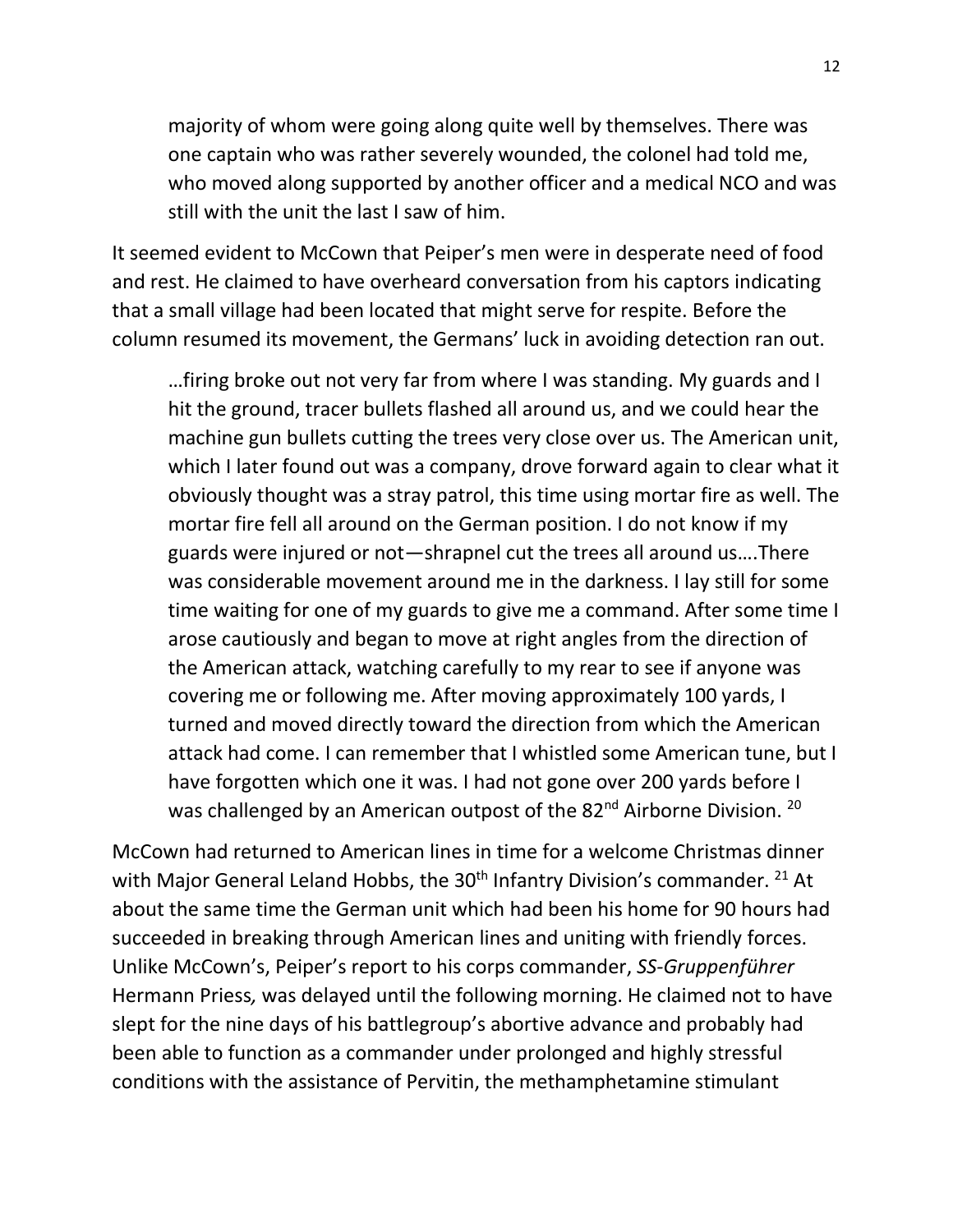widely used by German forces. In any event, in addition to suffering from exhaustion, he had been slightly wounded in the course of the withdrawal, collapsed on his return to German lines, and was carried to an aid station under the care of a regimental surgeon.  $22$ 

The war ended for both men 18 weeks later, for McCown in central Germany on the Elbe, for Peiper in Austria, far from the man whose name the Leibstandarte bore. Both would meet again under very different circumstances a year later in a U.S. Army courtroom in Dachau, Germany—Peiper, as chief defendant in the Malmédy Massacre trial and McCown, as star witness for the defense.

There was no realistic chance of acquittal for most if any of the 73 defendants. The American public demanded vengeance and the evidence against them seemed overwhelming. The prosecution team led by Lt. Col. Burton Ellis had charged the defendants with the murders of far more than 83 U.S. prisoners near Malmédy, Belgium. It claimed to be able to prove the murders of 538 to 749 prisoners of war and more than 90 Belgian civilians in numerous incidents during Peiper's December 1944 advance. Of these, 175 to 311 prisoners and 3 Belgian civilians were alleged to have been slaughtered in La Gleize.<sup>23</sup> But while the prosecution was able to produce a few witnesses to some of the atrocities, the most notable being Lieutenant Virgil P. Lary, one of the survivors of the Malmédy massacre, the bulk of the incriminating evidence was in the form of sworn statements from the defendants themselves, the circumstances surrounding the securing of which would form the heart of the trial controversy.

The morally rigorous Brigadier General William K. Harrison had been assistant commander of the 30<sup>th</sup> Infantry Division at the time of the Germans' Ardennes offensive. The Malmédy trial had begun on the morning of May  $16<sup>th</sup>$ , 1946 and was widely publicized in the United States. At the end of the month, Harrison sent a letter to the office of the Adjutant General in Washington, D.C. In it, Harrison noted that troops under his command had recaptured La Gleize on December 24, 1944, and had found no evidence of the murders alleged at trial by the prosecution. Harrison bluntly declared his belief that the alleged La Gleize murders were "figments of the imagination" and requested that his letter be forwarded to Dachau "in order that no injustice be done." <sup>24</sup>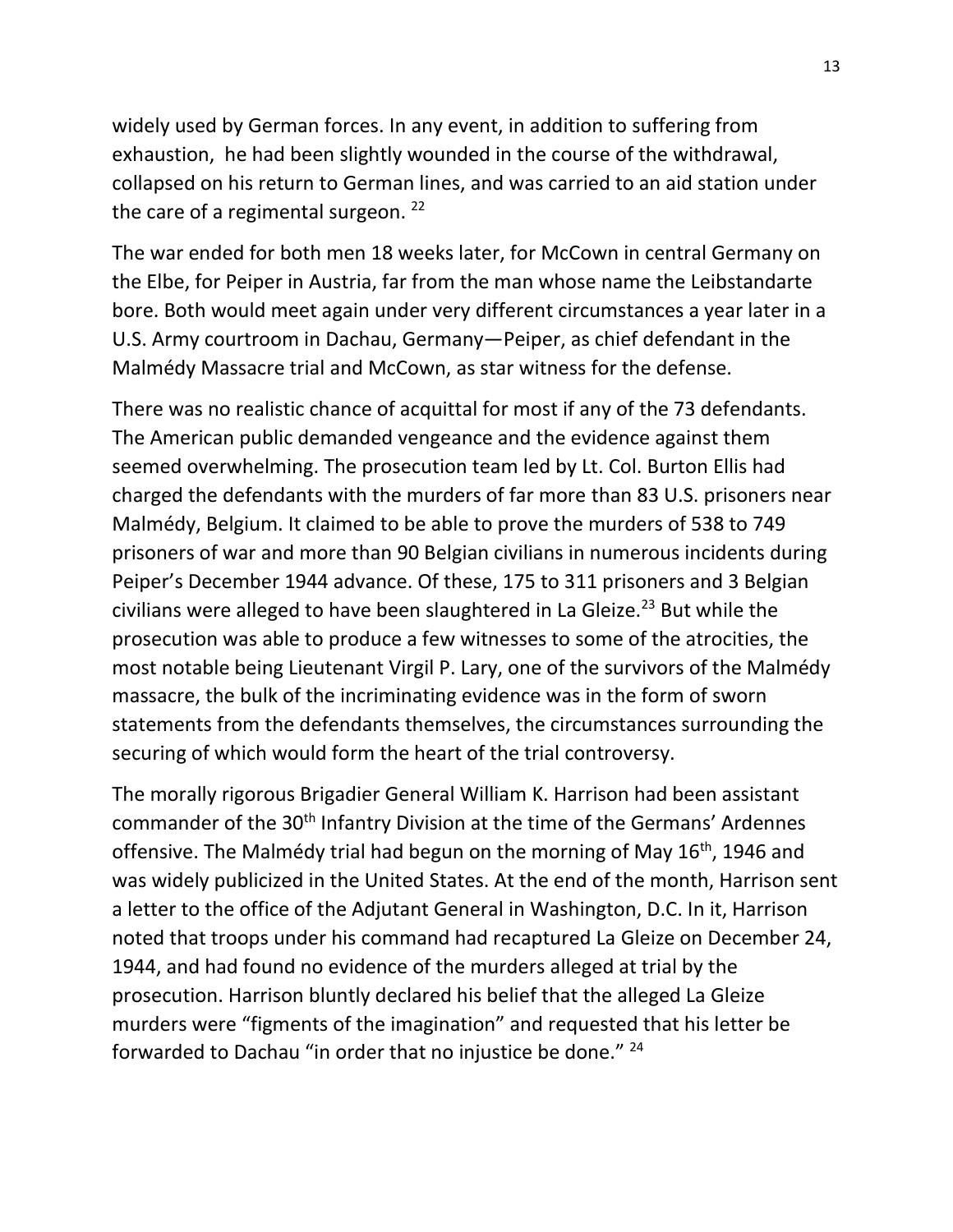Colonel John S. Guthries, an intelligence officer of Third Army who was following news reports of the trial, recognized Peiper's name as having figured in an intelligence report he had seen and quickly identified McCown, then stationed at Fort Benning, Georgia, as its author. His report was made available to Colonel Willis Everett, leader of the defense team, who requested McCown's presence as a witness. Although he initially had reservations about testifying for the defense, he was ordered by the Department of the Army to proceed to Germany, arriving at Dachau on June 14, allowing ample time for Everett to confer with him prior to his testimony on June 20<sup>th</sup>. <sup>25</sup>

From the witness stand McCown outlined the circumstances of his capture and the fact that he was able to ascertain that the American prisoners were being on the whole well-treated and complained only of poor food and the theft of watches and rings. When asked if he had observed any infractions of the Geneva Convention, McCown again cited inadequate food and pilfering of personal effects, but added that "inasmuch as we are guilty of the same…". It was immediately made clear that testimony regarding American infractions of the laws of war would not be tolerated. The prosecution objected and the president of the court ordered it stricken from the record. 26

McCown was then questioned specifically about the prosecution's charge that 175 to 311 American prisoners had been murdered in La Gleize between December 18th and 23rd, including a large number allegedly shot against a cemetery wall adjacent to the only church in the village of 50 to 60 houses. McCown replied that while he had not seen every street and corner, he had moved around the town and past the church while under guard and had seen no dead Americans beyond those killed by the American artillery fire which had struck the cellar where they were being held. Had they been called as witnesses, General Harrison and other members of the 30<sup>th</sup> Infantry Division who had captured La Gleize would presumably have been able to reinforce McCown's testimony, as did several civilian residents including the village priest from whom the defense submitted affidavits.  $27$ 

It seems likely that the alleged murders of American prisoners in La Gleize were indeed "figments of the imagination."  $28$  But the crime by which the trial is bestknown, the Malmédy massacre, was no fiction. The victims' bodies had been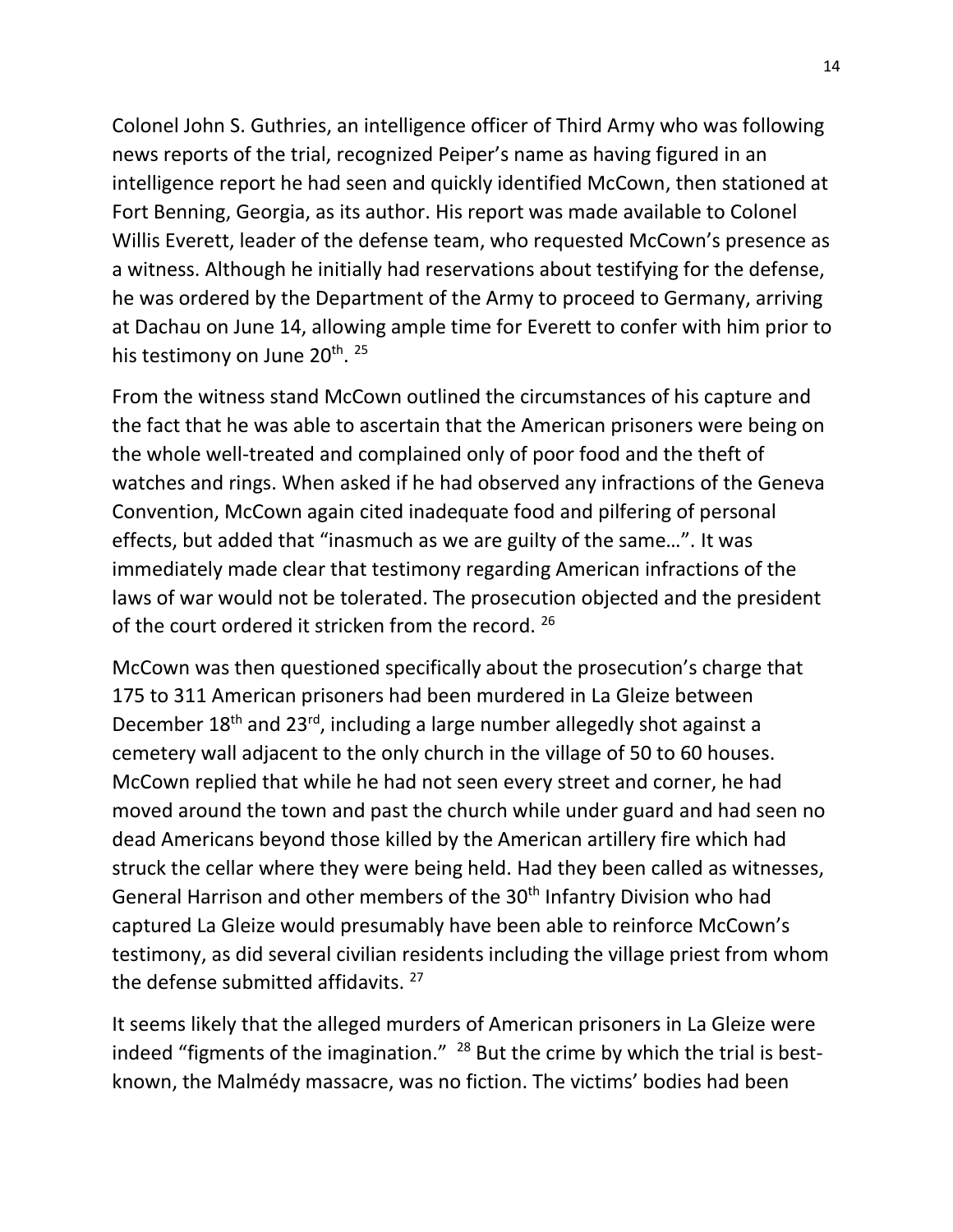found and identified and survivors had testified to the circumstances of the slaughter, primarily by automatic weapons fire from some German vehicles parked at a road junction south of Malmédy, where prisoners of Battery B of the 285<sup>th</sup> Field Artillery Observation Battalion had been assembled. Although there is no convincing evidence that Peiper was present at the massacre site or had ordered it he, like Japanese General Tomoyuki Yamashita who had been tried the year before and hanged three months prior to the opening of the Malmédy trial for atrocities committed in the Philippines, had held "command responsibility" for this and other atrocities, both real and imagined. <sup>29</sup>

Everett's unwillingness to accept the court's verdict and sentences was based primarily on his conviction that many of the crucial sworn statements had been extracted from the defendants by foul means. But there was more behind his resistance. Although not a veteran of combat, he knew that American troops had been guilty of similar offences and both McCown and Brigadier General Josiah Dalbey, president of the court, appear to have reinforced that belief. Everett claimed to have been told by McCown of his personal knowledge of hundreds of German prisoners having been killed by U.S. troops; moreover, Everett recalled a post-trial conversation with Dalbey in which the general declared that the sentencing of the 73 defendants had been the most difficult assignment he had ever undertaken because he knew that American soldiers had committed similar crimes. <sup>30</sup> Although a *tu quoque* defense was not permissible, Everett's belief that Peiper's violations of the laws of war were no worse than those committed by Americans and had gone unpunished strengthened his conviction that justice had not been done in the Dachau courtroom. 31

Following his trial testimony and before his return to the United States, McCown visited Peiper in his Dachau cell. He recalled 20 years later that Peiper had told him of a phone call he had received from Hitler in the last days of the war, informing him of his promotion to the rank of full colonel (*SS* Standartenführer) when what remained of the Leibstandarte SS Adolf Hitler was fighting a hopeless battle against the Red Army in Austria. McCown's visit and Peiper's highly personal revelation are further evidence of the strange relationship that had developed between the two men during those 90 hours in LaGleize. It would have repercussions for McCown.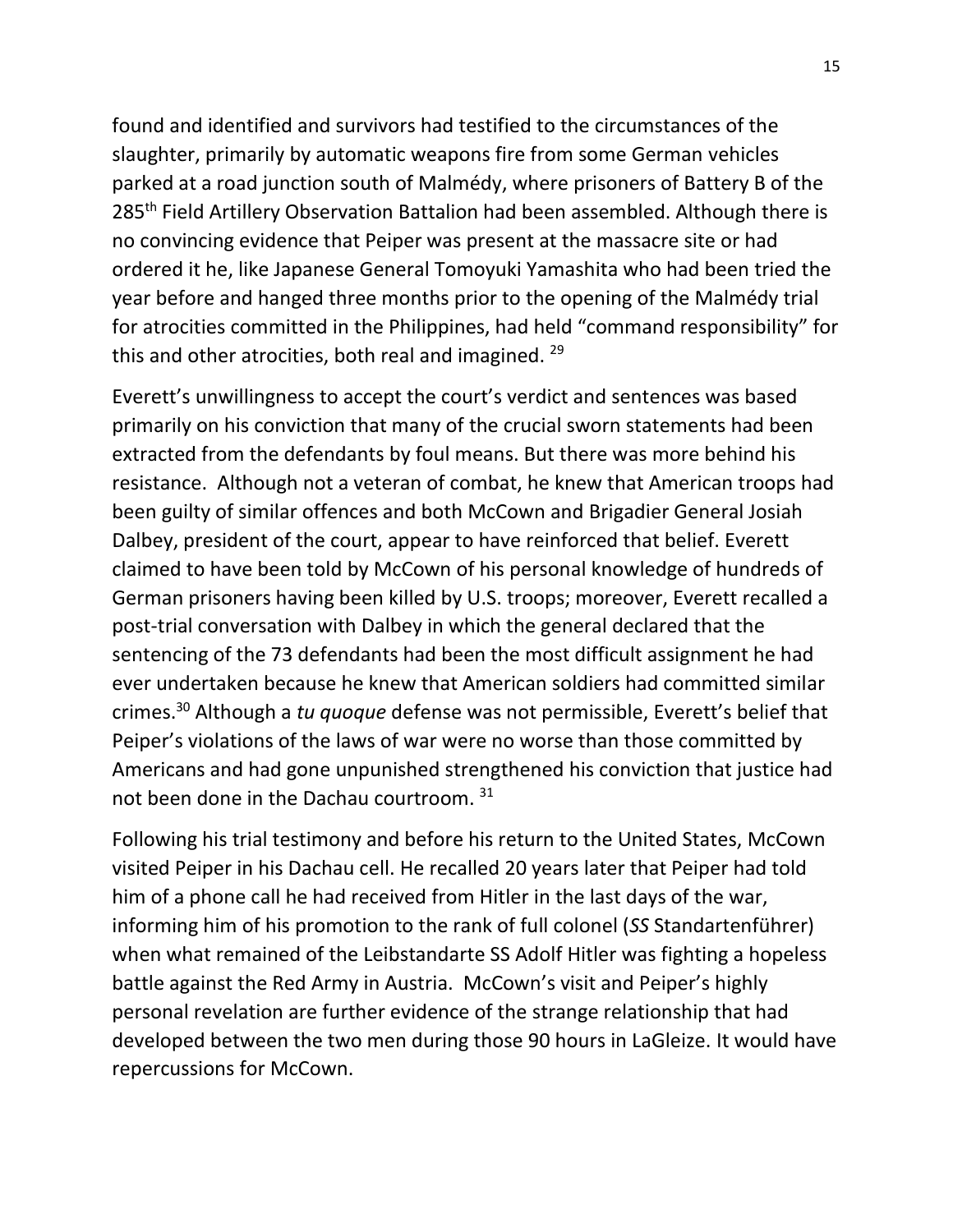Thirty years after the trial, McCown recalled that the law member of the Malmédy court, Colonel Abraham H. Rosenfeld, had conducted himself in a way that he had found disturbing.

During my testimony, it became apparent that Colonel Rosenfeld was under some sort of a mental stress. He subsequently became overly emotional on several occasions. In at least two of these outbursts, the President of the Court, a First Infantry Division Brigadier General, admonished Colonel Rosenfeld in words which amounted to 'calm down.' Since I had no dealings with this officer either prior [to] or since my testimony, I have no idea of what personal problems or misapprehensions he may been laboring under. 32

Rosenfeld had been angered by what he regarded as McCown's highly improper if not outright treasonous conduct during the 90 hours as Peiper's prisoner. Three years later in the course of a U.S. Senate investigation of the Malmedy case, his emotions were still raw.

I did not like McCown's testimony. That wasn't a question of a lawyer sitting on a bench evaluating his testimony. That was a question of one soldier who had been in combat evaluating another soldier who had been in combat. I just didn't like the manner in which he presented his testimony, I didn't like the manner in which he took the stand. I didn't like the manner, his manner on the stand, and no other member of the court—I should say this—strike that—all the other members of the court agreed with me unanimously. McCown—I don't know; I don't know whether McCown was telling the truth or not. I can't go behind it, but—and I am glad to say this for the record—after 3 ½ years, I personally doubt the veracity of his testimony….

Now, McCown and Peiper were entirely too friendly those nights they spent together. Peiper, with 600 [*sic*] of his men, was able to escape the trap when he was completely surrounded, and when he escaped McCown was with him; and then McCown simply said—and I think I am stating the exact words he said—it is in the record that, when they got to a certain stage in their march out of La Gleize, McCown simply walked off and Peiper went in another direction with his some 600 men.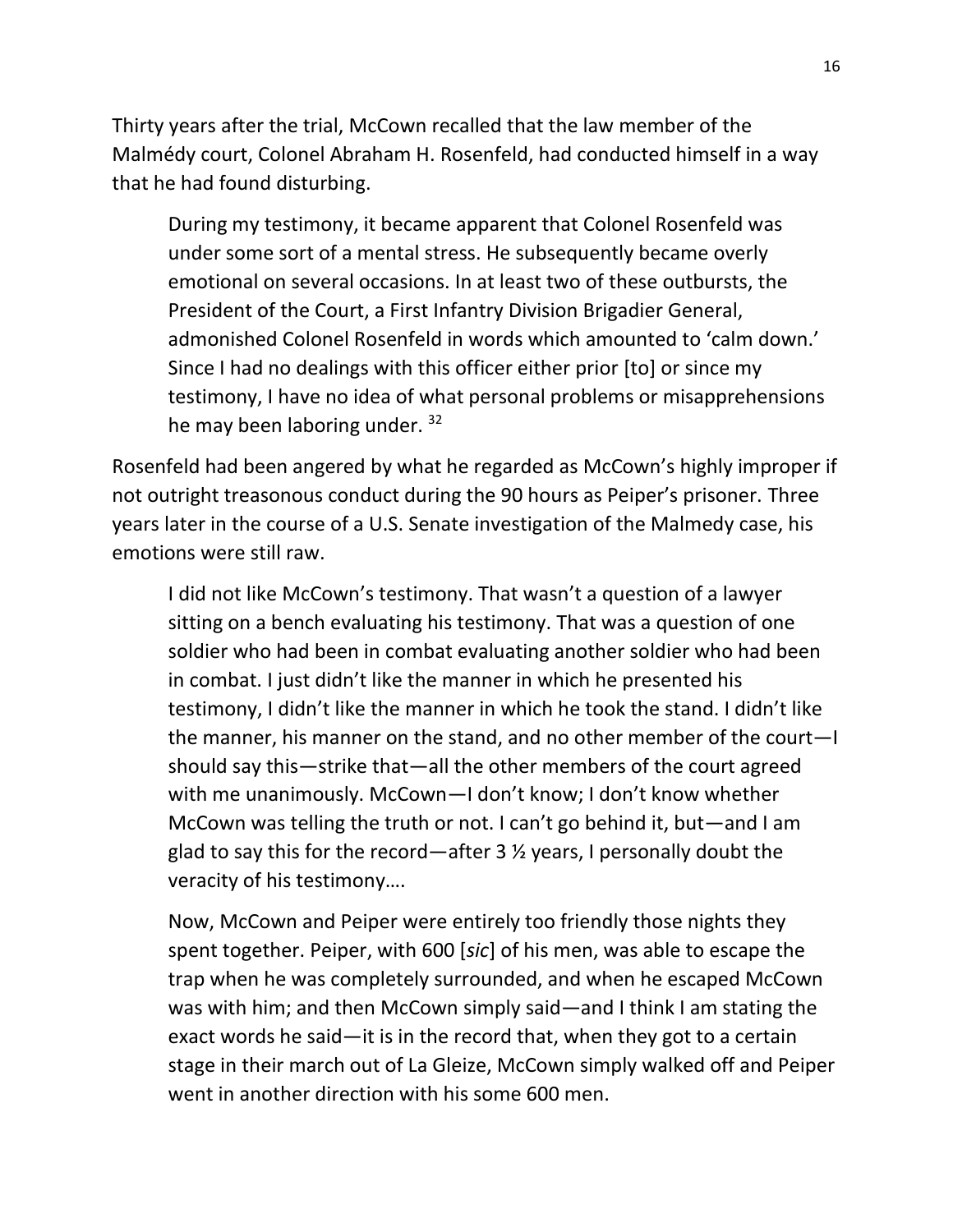I have no faith—and I am glad to say at this time I didn't have one bit of faith in the testimony of the then Major McCown. 33

Rosenfeld's highly emotional and semi-incoherent assessment of McCown's testimony was of little probative value, except perhaps to lend credence to the belief held by the anti-Semitic Everett that the Dachau court had been hopelessly biased against the defendants, a circumstance he believed that was largely the work of Jews who were involved in the trial. But by that time, McCown's association with Peiper had undergone two additional analyses which differed in many respects from McCown's account.

One of them had preceded the trial by six months. On September 15, 1945, Peiper had been interrogated by Captain Larry Vogel of the Counter Intelligence Corps in regard to his interaction with McCown and the latter's post-escape report. An actual record of the interrogation appears not to have been made, but Vogel submitted a report to Colonel William Philp, Commander of the European Intelligence Service Center at Oberursel where Peiper was then being held, that was potentially highly damaging to McCown:

During the massing of the American arty [artillery] on 23 December 1944 Maj McCount [*sic*] was able to estimate the progress of the American preparations by the caliber of the shell used and the direction of the fire. He predicted an Inf [infantry] attack by dawn the following day. When Peiper confided to him that he intended to withdraw between 0300 and 0500 hrs, Maj McCount warned him that he could not expect to get out after 0100 hours. The German withdrawal took place accordingly. Peiper states that the Major's predictions were fully confirmed by the ensuing events.

Vogel reported that the conversation between McCown and Peiper was not limited to military matters.

Maj McCount told Peiper that the Americans' task was to pull British chestnuts out of the fire, as the British preferred to let their allies do their fighting for them. He expressed his regrets at the Russo-American alliance against the German-Japanese combine. As he did not expect to return to the American lines so soon, he offered his services to help fight the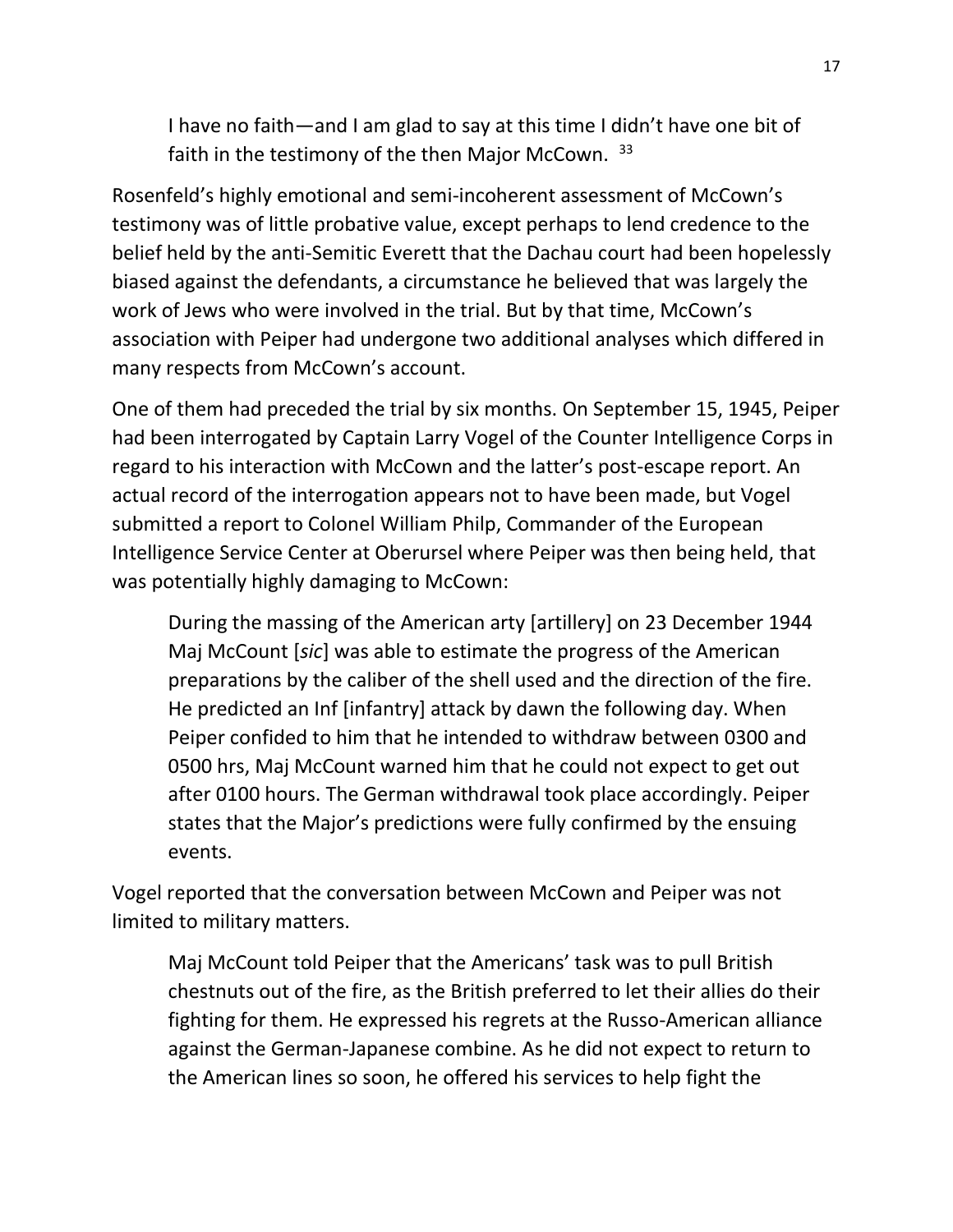Russians. He told Peiper that he could reciprocate by coming to America after the war and help him hang the Jews.  $34$ 

Vogel's report had been made available to the prosecution shortly after McCown's trial testimony and had probably been seen by Rosenfeld as well. It was a report which "reflected against the integrity of Major McCown" and led to a recommendation that Peiper be further interrogated to determine his and McCown's credibility. <sup>35</sup> The Malmédy investigation and trial would delay that interrogation by more than a year.

On October 30, 1946 Peiper, now a prisoner in Landsberg Prison and wearing the red jacket of those under sentence of death, was interrogated under oath in the prison commandant's office by Deputy Inspector General Colonel F.J. Pearson, which led to a very different conclusion in regard to McCown and to Peiper himself. In fluent English, Peiper offered his account of what followed McCown's capture on December 21, which differed in some interesting respects from the American officer's:

**Q.** Did you see him [McCown] later?

**A.** Yes, that evening. I was impressed by the attitude of this officer and, after interrogating him about road conditions and troop movements in the American rear, which he only answered with a smile. Later I had a long conversation with him.

**Q.** Why did you stop interrogating this officer?

**A.** Because he would not give any information.

**Q.** Did this conversation you had later divulge any information about the American plans?

**A.** No sir. My whole plan of operation was a desperate one and at that time I already knew very well that I was fighting a losing fight and that I was going to be encircled entirely; that there was only little hope to succeed in my task and now it was my first opportunity to speak in a friendly manner and, on a human basis, with an opponent. It was a big contrast to the cruel and inhuman fighting style of the Eastern front and therefore I was very glad to see that real front line soldiers speak the same language – and this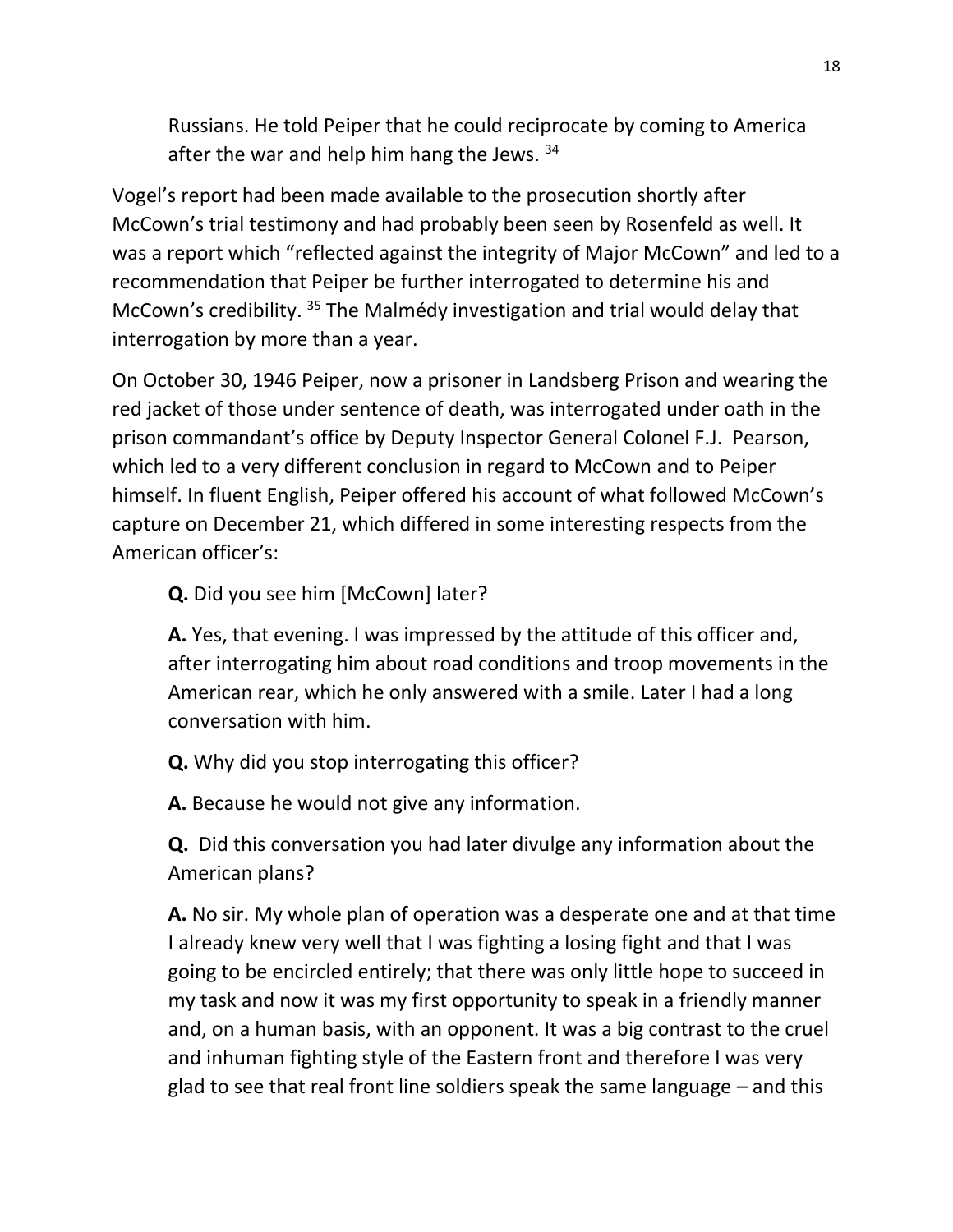feeling was the basis for our conversation. Here we were, sitting together in a small cellar in a small village which was going to be blown to pieces by the American artillery and any moment death might come and therefore we both spoke in a very open manner about our feelings in a very sincere way.

**Q.** Was this officer held by you as a prisoner of war?

**A.** Yes, he was.

**Q.** Was he ever placed on parole?

**A.** Yes. During the early morning of the  $24<sup>th</sup>$ , about an hour before leaving La Gleize. We made a written agreement about the exchange of prisoners and in which I wanted him to accompany me. I told him 'Now Major, I would like you to give me your word of honor you will not try to escape during my break.' His answer was 'I do not think that fair.' Therefore, I told him the reason I would like it. I said, 'I consider you a gentleman and therefore I don't want to give you a guard who will be with you all the time with a machine pistol because during the night incidents are possible. I want you to wear a white hat band around your helmet so you are visible for all my men who will be informed that no one will have to take care of you.' I only wanted to prevent an incident during the night, and Major McCown evidently understood for he gave me his word and wore the white band. He accompanied me more as an attaché than a prisoner.

**Q.** Did you know when he escaped?

**A.** No. I found out later. I was wounded and, due to the fighting, I was unable to keep track of Major McCown. Sometime later I asked for him and was informed he couldn't be found. 36

Colonel Pearson then turned his attention to the matter of Peiper's interrogation the previous year by Captain Vogel.

**Q.** I read you an extract from that interrogation. 'Peiper states that during Major McCount's stay with the 1st Pz. Regt., 1SS Pz Div Adolph [*sic*] Hitler he was not under guard as he had given his word not to escape.' Apparently, from your previous statement to me, he was under guard for some time; will you explain this?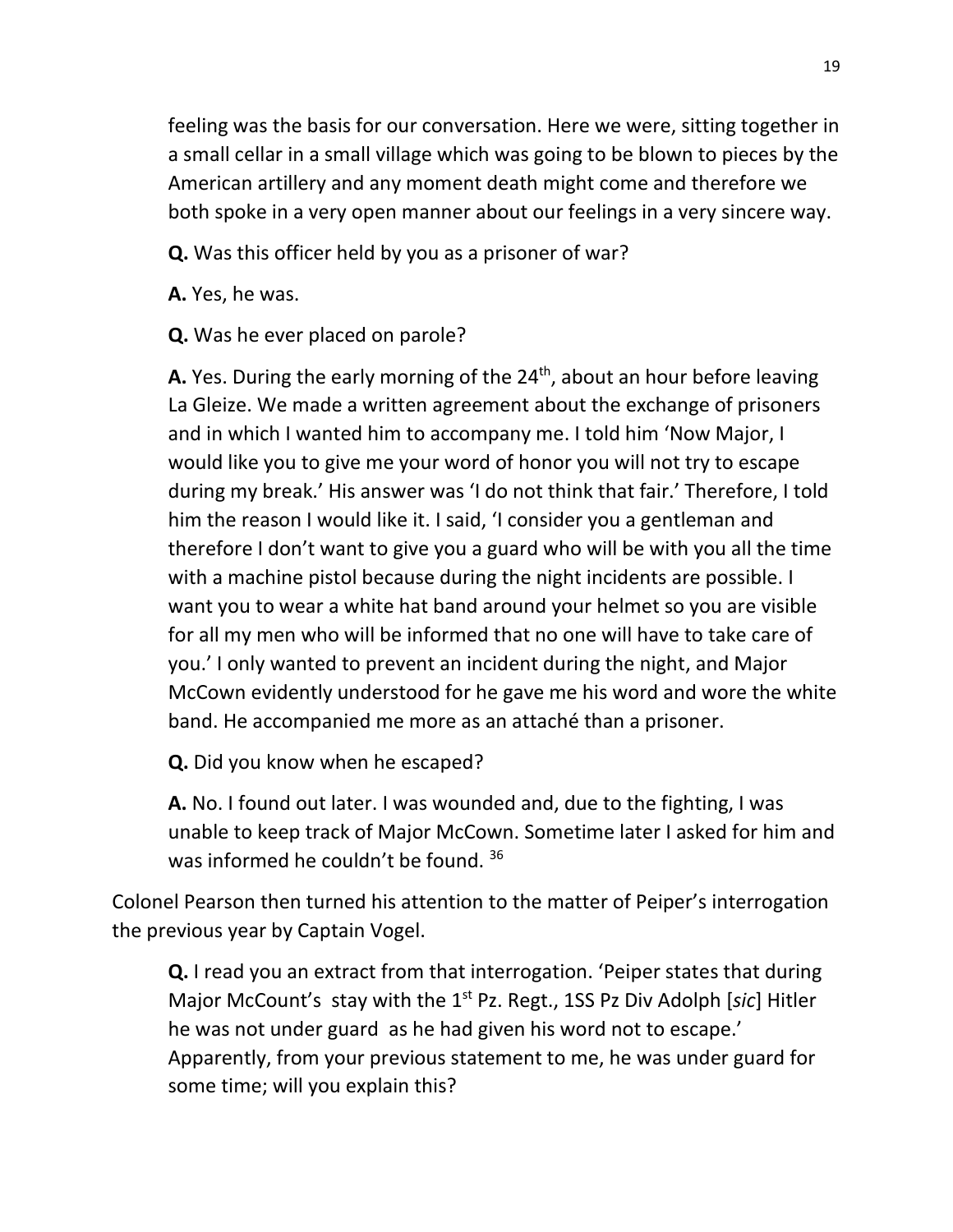**A.** As I have told you previously, he was a prisoner under guard for some time and later on the  $24<sup>th</sup>$  he was placed on parole when he was accompanying me with my retreating combat group.

**Q.** During the conversation you had with Major McCown…did he discuss with you the artillery preparation?

**A.** No. We spoke of military matters. I told him something about the German way of attack, using artillery support, and what I would do were I in the American shoes. Then I spoke about my experience with American artillery, about the value of American infantry and that I believed the Air Force and artillery played the most important role, especially that of the Americans. We spoke about American mortars and the very good American communications, and of course he answered me about my opinions but definitely without giving me any information or special information. It was just the same as you have previously noted – the conversation of two professional soldiers. The tenure [*sic*] of our conversation was that of two foreigners, meeting at the Olympic Games. We exchanged addresses and hoped we would meet again after this bloody war was over.

**Q.** Did Major McCown make any statement as to predicting the infantry movements?

**A.** No, he did not. I would like to say here that I had more experience than Major McCown and that I myself was able to recognize the signs of enemy preparations and to decide by the increasing artillery fire the hour of the expected American attack. I knew pretty well what was going to happen and I spoke with Major McCown about these impressions….

**Q.** I will read you another statement you were reported to have made….'He predicted an infantry attack at dawn of the following day. When Peiper confided to him that he intended to withdraw between 0300 and 0500 hours, Major McCown warned him that he could not expect to get out after 0100 hours. The German withdrawal took place accordingly. Peiper states that the Major's predictions were fully confirmed by the ensuing events.' Is that correct?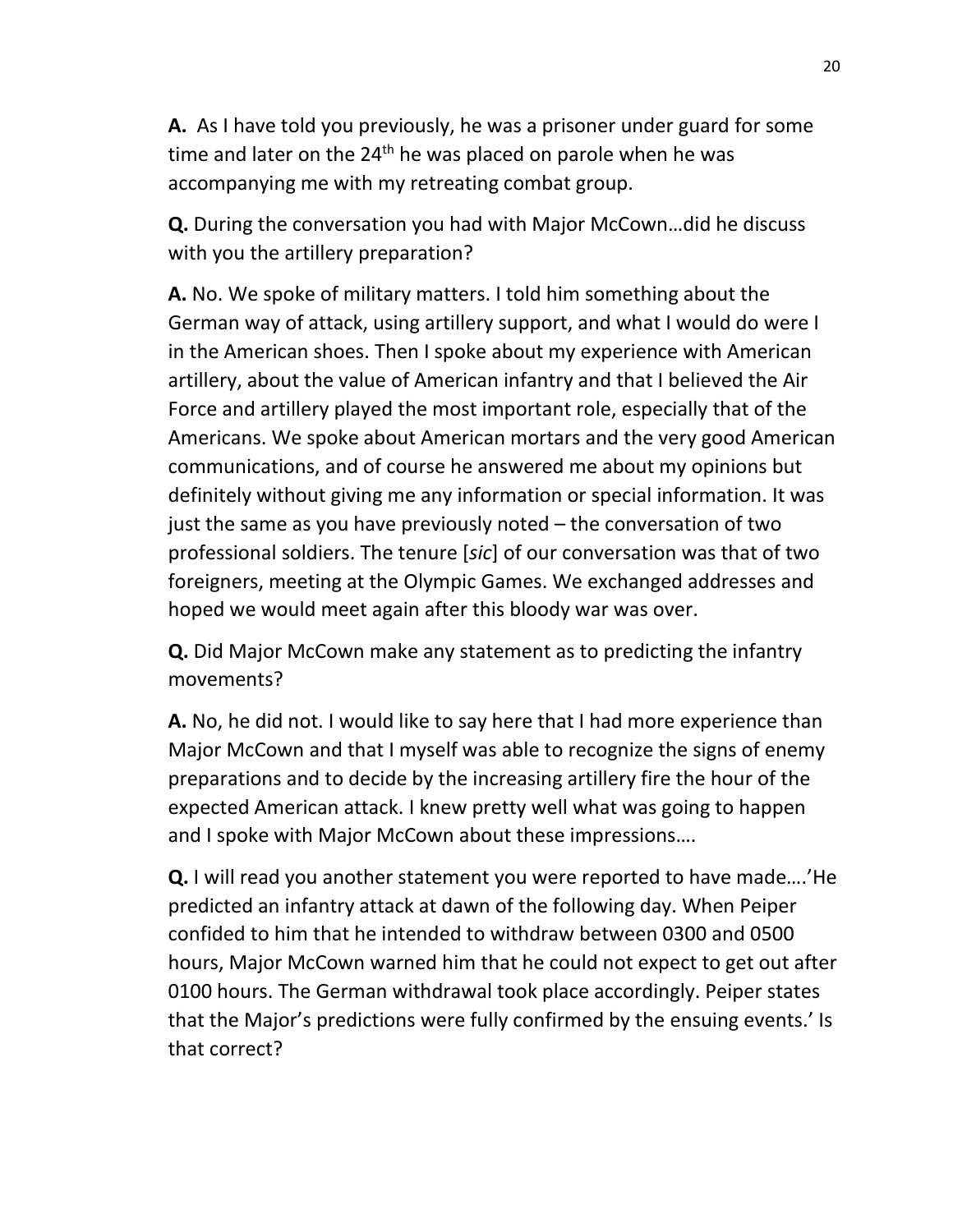**A.** He didn't make such statements. The statement you have just read to me is incorrect. They are words put in my mouth and Major McCown did not make any such statements. I told Major McCown that I was going to try a break early in the morning. He asked me when. I said, 'I don't know for sure but about 0200 or 0300, maybe later, because all the time I played the 'strong man' before Major McCown because I didn't want to show him, at any time, how desperate the situation really was….Major McCown did not know I was going to make the break on foot. I recall he was under the impression I was going to break with all my vehicles as he said, 'I'm very glad to have the opportunity to ride in a German tank.' When I told him I would try this break at 0200 or 0300 he did say 'don't you think it will be too late?' The artillery fire was so intense that any experienced soldier would have easily recognized the attack would come early in the morning. Please remember, Colonel, that Major McCown was with me for three days and I felt I knew more about the disposition of the American troops than he did at that time.  $37$ 

**Q.** I read you another extract from your previous interrogation. 'Major McCown told Peiper that America's task in this war was to pull British chestnuts out of the fire, as the British preferred to let the Allies do their fighting for them.' What can you say on that?

**A.** I commented to Major McCown that I felt the British were not willing to waste their blood and he said 'Yes, that may be.' He may have made the statements about the chestnuts, I can't recall.

**Q.** I read you another extract. 'He expressed his regrets at the Russo-American alliance against the German-Japanese combine. As he did not expect to return to the American lines so soon, he offered his services to help fight the Russians.' Have you any comment on that?

**A.** I cannot recall the statement as you quote it. I told him it was a pity our ally is Japan and yours is the Russians and he said he had the same feeling. May I say that this conversation was more along the line of a joke as we were trying to keep our spirits up. I recall he said, 'Well, I guess the war is over on this front for me, so I'll help you fight the Russians.' Again I say, this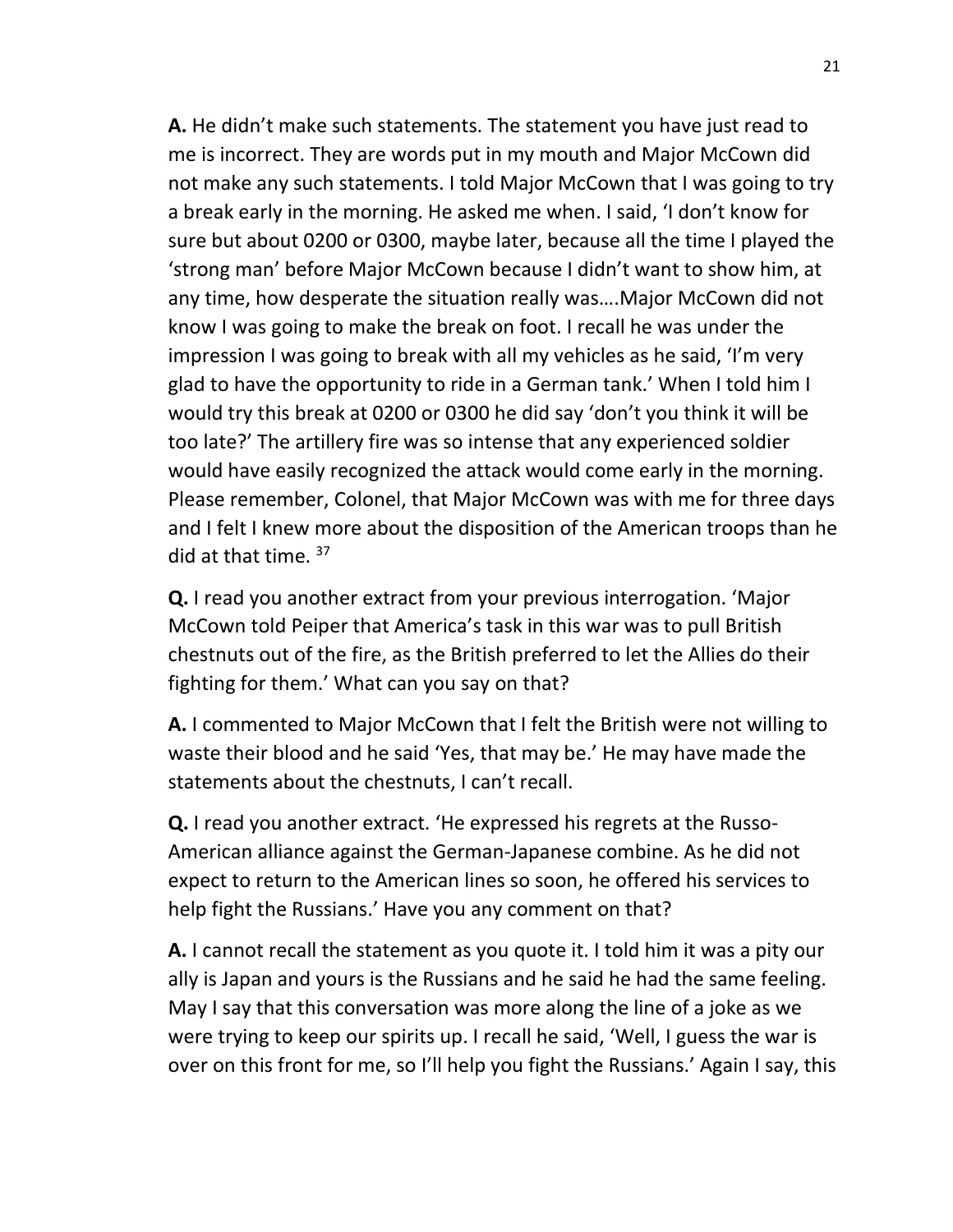was all in a joking manner and I never took him seriously. This was more to keep our spirits up.

**Q.** I read you another extract. 'He told Peiper that he could reciprocate by coming to America after the war and help him hang the Jews.' Can you recall any such statement?

**A.** I can't recall the details. We had a long conversation about the Jews. He was interested to learn something about the German situation … and my personal opinion of Hitler. He wanted to know why we persecuted the Jews and so I tried to explain to him the Jewish situation in Germany, how it came about. I told him we see America only through the eyes of propaganda and you do the same about Germany. I was interested to learn where the Jews played such an important role in the States as we were taught. I asked him if all influential positions in the States were held by the Jewish people. He told me something about the strong financial interest they had and I believe I said, 'OK, when this war is over, I'll pay back your support against the Russians and help you hang the Jews.' These remarks were also made in a joking manner.<sup>38</sup>

**Q.** You have mentioned that 'words were put in your mouth' by the former interrogator and have denied several of the statements attributed to you. Can you tell me how you were interrogated and under what conditions?

**A.** Yes, I will be glad to. I was not sworn and, from the very beginning, I had the impression the interrogator was not sincere. That he told me wrong things to get me in an excited mood and condition because he saw that I was not willing to speak anything against Major McCown, and therefore he gave me many statements of Major McCown against me to bring me in a bad mood. I was not shown the statement I made. He did not record everything I said as you do – he only made a few notes on which he must have elaborated later.

**Q.** Do you hold any personal grievances against Major McCown?

**A.** No, Sir. I consider him to be an honorable officer and a gentleman and consider it fortunate that during this bloody war I was able to make his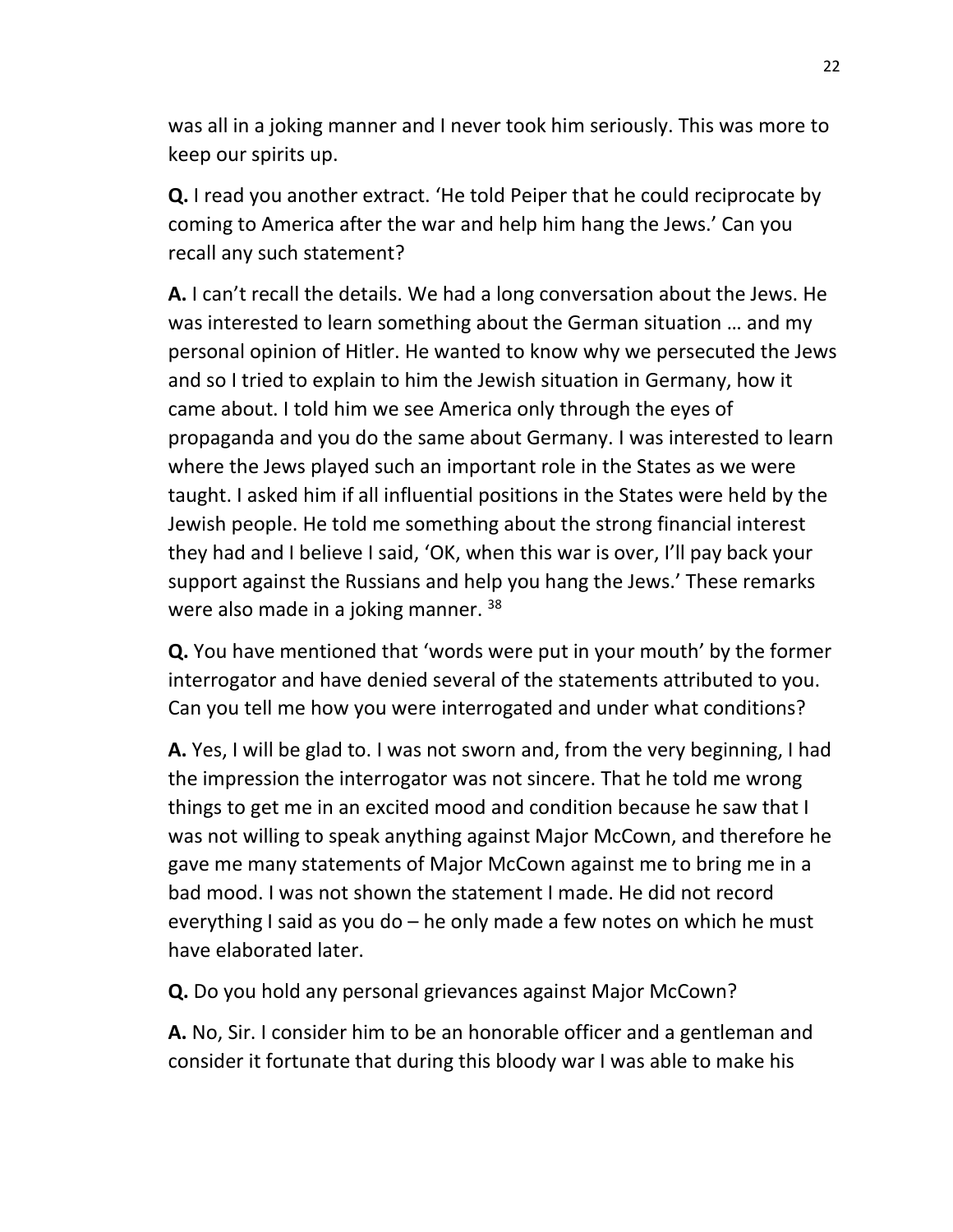acquaintance. As I have already told you, I was impressed by his attitude – therefore I treated him not so much as an enemy but in a friendly manner.

**Q.** I will now read you a statement made by Major McCown of his contact with you. (The entire statement of Major McCown was read). Have you any comments on this?

**A.** That statement is basically correct. I cannot say about his escape for I was not there.

**Q.** In his statement Major McCown stated that you did not destroy all vehicles [sic]. Is that correct?

**A.** I did leave a few vehicles behind me that I did not destroy as they were adjacent to buildings in which I knew there were wounded, and had I blown these vehicles up, it would have damaged the buildings and possibly killed many of the wounded….

**Q.** Did anything Major McCown said influence you in any way I making your tactical decisions?

**A.** Definitely not. I considered I was better qualified professionally to make my own decisions….

**Q.** Have you anything more to say that will assist in this investigation?

**A.** Nothing more than I have been misquoted and that I consider Major McCown absolutely an honorable man and certainly one who conducted himself while in my hands with dignity and as a good soldier. 39

As had McCown, Pearson reacted positively to his encounter with Peiper, finding that "his attitude during the entire interview was courteous, dignified and sincere." The acts attributed to him in McCown's report, he concluded, "hardly identify PW Joachim Peiper as an individual capable of committing the crime attributed to him in the Malmédy incident. In fairness to the prisoner, and my own conscience," he concluded, "I feel that this report should be submitted, to be considered in the review of this case." <sup>40</sup>

The purpose of the "interview," of course, was not to judge the fairness of Peiper's conviction, but to ascertain whether McCown had given him militarily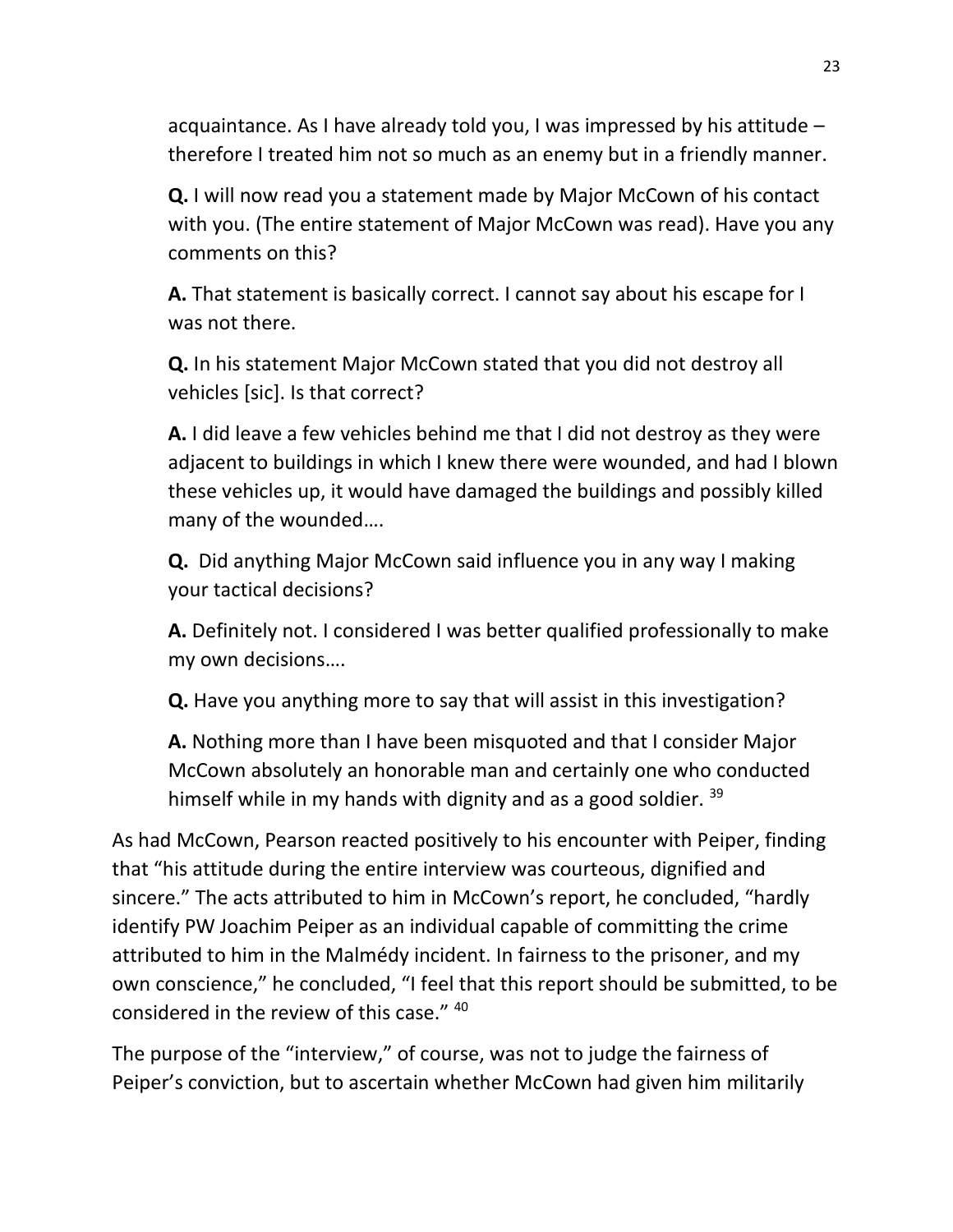valuable information. Peiper had denied it, but could he be trusted? Pearson declared himself

…convinced that the answers given to the questions submitted to him are sincere. The man has nothing to lose, being condemned to death and waiting day by day for his execution. The conversation held between the two officers was perfectly natural in their discussions of comparison [*sic]* tactics and, as Colonel Peiper said, 'I was acting the 'strong man' and was trying to avoid letting Major McCown know the tight spot I was in.' A case of bluff and pride. 41

The investigation of the strange wartime association between a U.S. Army major and an *Obersturmbannfü*hrer (lieutenant colonel) of the Waffen-SS was to all intents terminated with a recommendation from Colonel Rosser L. Hunter, Chief of the Inspector General's Investigation Group, to the Adjutant General in Washington, D.C.

In view of the sworn statements of Lt. Col. Peiper concerning the conduct of Lt. Col. McCown while the latter was a prisoner of the former, it is the opinion of this office, after careful consideration of this case, that further investigation of this matter…would be fruitless and uneconomical. While it appears that Lt. Col. McCown was unusually friendly and cooperative with an enemy on the instant occasion, there is insufficient evidence to warrant disciplinary action in connection therewith. It is not reasonable to assume that Lt. Col. McCown would furnish the necessary evidence and it appears that the true relationship between him and Lt. Col. Peiper during the period concerned is a matter known only to those two individuals. <sup>42</sup>

While Peiper could have been motivated by a sincere desire to protect an officer who had been willing to jeopardize his career by testifying for the defense in the Malmédy trial, even more important may have been the opportunity to portray himself as a purely professional soldier, thus obscuring his association with Himmler's SS and its genocidal crimes. In this effort, he enjoyed the cooperation not only of Hal McCown, but of other officers of the U.S. Army who probed the relationship between the two men. Nowhere in the text of the documents generated by McCown's captivity and the investigation thereof is the Waffen- SS mentioned. Peiper is identified as "Lt. Colonel," never by his SS ranks of *SS-*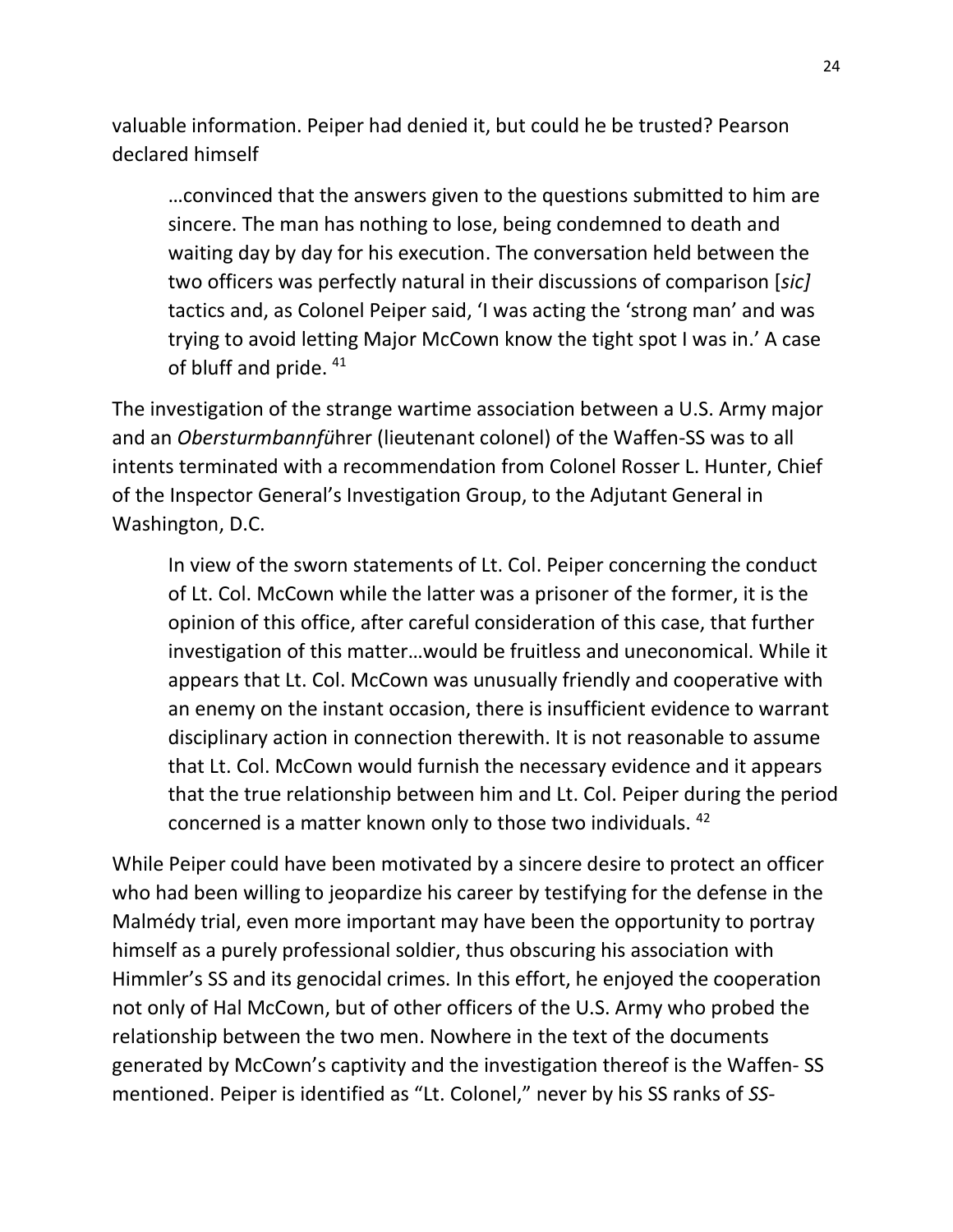*Obersturmbannführer* or *SS-Standartenführer*, equivalent to Colonel, his rank at the end of the war. This may have been due simply to the U.S. Army's unfamiliarity with Nazi terminology, but sympathy rather than ignorance is suggested by Peiper's interrogation at the hands of Colonel Pearson. In the introduction to Pearson's report, Peiper is identified as "a former officer of the German Army" and is asked at the start of the interrogation, "Were you a member of the Germany Army in December 1944?" "I was", he answered. Peiper's image as nothing more than a professional soldier might have suffered if McCown and Pearson had been privy to a letter he had written a few months earlier following the conclusion of the Malmedy trial and his own sentence of death. In melodramatic reminiscing about his wartime experiences that dripped with devotion to the Nazi cause, he observed,

I fought and bled in all European theaters and became a preferred favorite of the god of hosts. In spite of all, it was a proud and heroic time! Where we were standing was Germany and as far as my tank gun reached was my kingdom! We had no personal aspirations. Our vision has always been the 'Dream of Reich.' In the end of war [*sic*], when the Führer was needing his Leibstandarte the most...fate had separated us from him.... $43$ 

History remembers Peiper's "dream" as a nightmare.

Peiper and McCown are long dead. Their postwar lives followed very different courses. McCown made the U.S Army his career, and there is no evidence that his questionable association with Peiper worked to his disadvantage. Shortly after his escape, he was promoted to the rank of Lieutenant Colonel and was awarded the Silver Star, the U.S. military's third highest award for valor. He served as commander of the 17<sup>th</sup> Infantry Regiment during the Korean War and later commanded in three major assignments in Vietnam and Thailand, including as Commander of the U.S. Military Assistance Command, prior to retiring to his home state of Arkansas with the rank of Major General in 1972.<sup>44</sup>

Post-war reflection had not significantly changed his assessment of Peiper. In 1976, he wrote that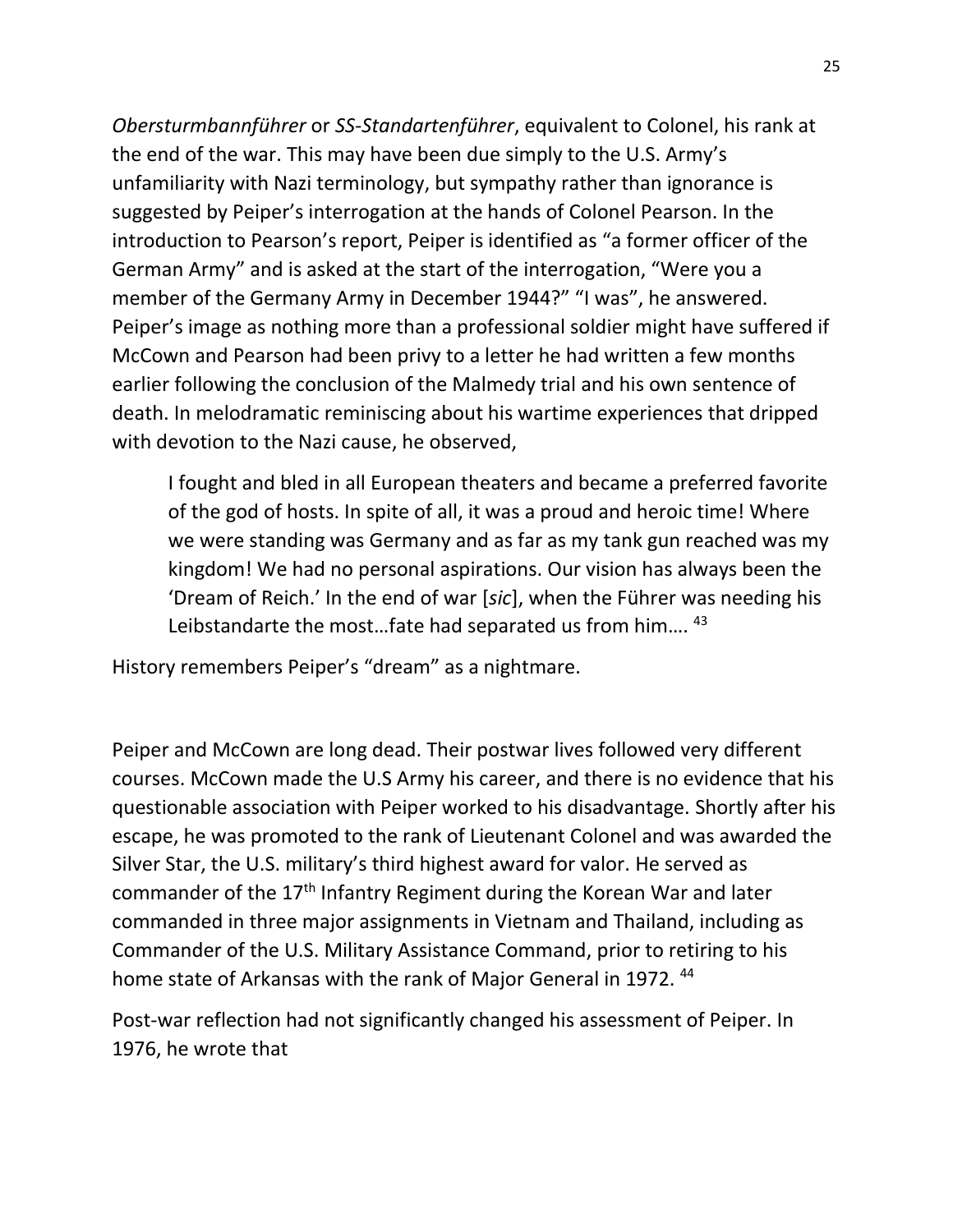My attitude towards Peiper was initially one of apprehension. I early learned Peiper had 135 US POWs, and I was concerned for their safety and well-being as the senior officer present. The news of the Malmédy Massacre had crossed the front the previous day and I believed it possible that the unit that had captured me might have been involved. When Peiper by both words and actions lived up to the Geneva Rules as well as his own surrounded and supply-deficient position would permit, my respect for him increased and my apprehensions over prisoner safety were considerably allayed. My overall impression of him after my period of capture was that he appeared to be a highly competent professional soldier emotionally balanced in all contacts I had with him, showed an occasional sense of humor and was reasonably responsive to all requests I made of him concerning U.S. prisoners of war. <sup>45</sup>

In 1987, McCown was invited to address a reunion of veterans of the 119<sup>th</sup> Infantry Regiment's E Company. His address took the form of his recollections of the regiment's experiences following the 30<sup>th</sup> Infantry Division's June 1944 combat debut in Normandy. He elected to say nothing about his 90 hours as Peiper's prisoner beyond noting that he had gotten only one decent meal, which seemed to suggest mistreatment by his captors. In the original description of his captivity, however, he had stated that he and his fellow POWs had eaten almost as well (or as poorly) as the Germans themselves. McCown may have doubted that recollections of his comradely interaction with the man widely regarded as responsible for the Malmédy massacre and his chivalrous treatment by his command would be well-received by the assembled veterans.<sup>46</sup>

But McCown's admiration for the battlefield prowess of the Waffen-SS is evident and not only in the context of his description of combat operations. Following the end of the war in Europe, the 119<sup>th</sup> Infantry Regiment found itself billeted in a dismal French town. Nearby was the resort of Deauville, with its luxurious hotels, casinos, and beautiful beaches but, alas, it was reserved for high-ranking officers. McCown proudly described how he had persuaded the Major in charge of billeting to open Deauville to the 119<sup>th</sup> by proudly pointing out that, not only had European Theater historian S.L.A. Marshall ranked the 30<sup>th</sup> Infantry Division as the premier U.S. infantry division in Europe, but that it had allegedly earned the reputation of being "Roosevelt's SS." McCown was referring to a broadcast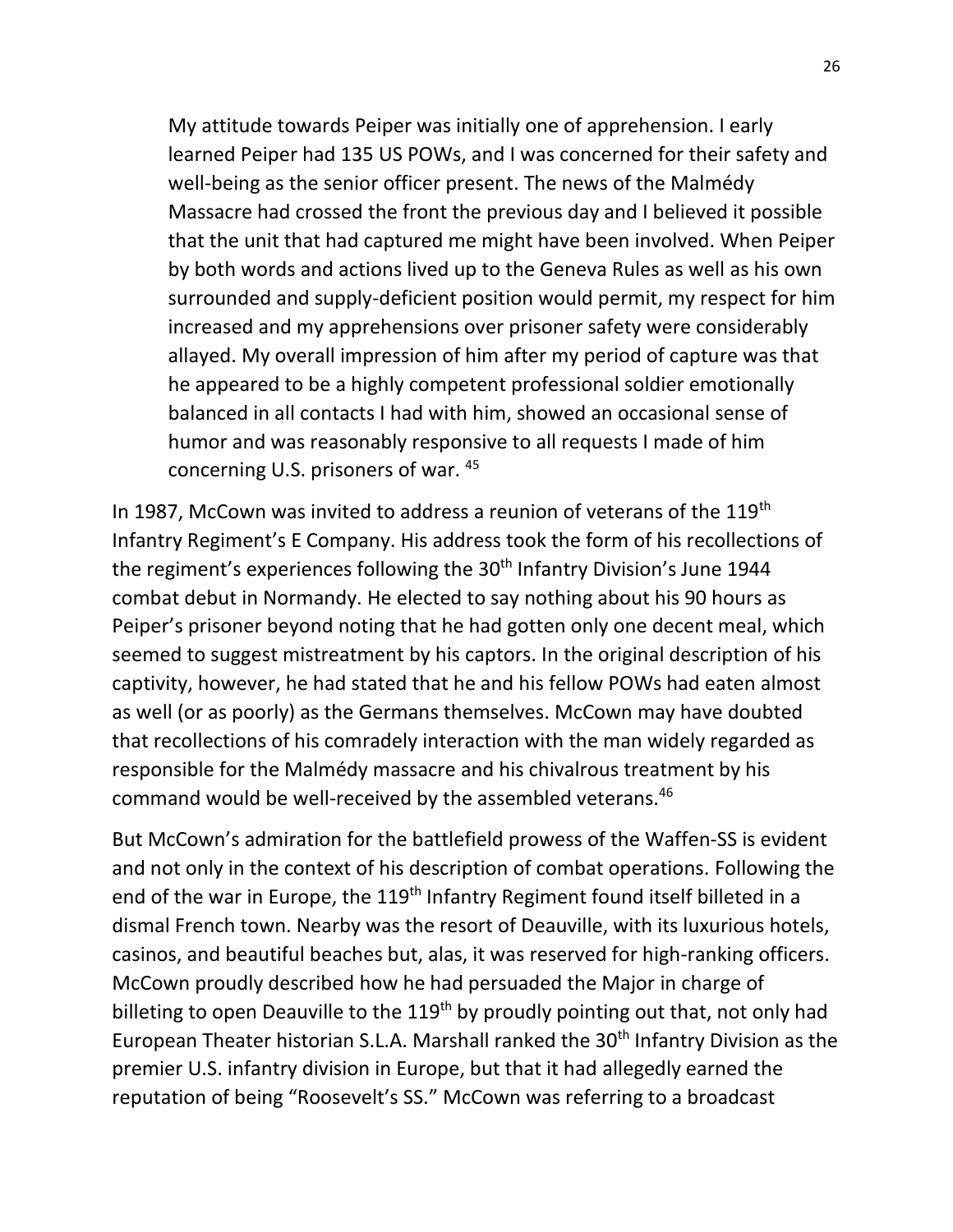supposedly made during the Battle of the Bulge by "Axis Sally," the American Mildred Gillars, who was working for the Germans as a radio propagandist. She was quoted as declaring that "The fanatical 30<sup>th</sup> Division, Roosevelt's SS, are en route to rescue their First Army, but this time it will be annihilated." McCown's evident pride in that designation had apparently been shared by other members of the division. The U.S. Army newspaper *Stars and Stripes* reported on January 7, 1945, that

The boys rather fancied the idea. They pointed out that they really were Elite Troops, a chosen few and top-notch fighters. Major E.L. Glaser of Palm Beach, Fla. decided to adopt the designation and make a new division patch to go with it. The result was a design, now under consideration at division headquarters, which combines the O and the H of the 30<sup>th</sup>'s Old Hickory, with the two flashes of lightning which comprise the SS troopers' insignia and to top it off with the President's well-known initials.

Permission for the alteration was never granted, although some of the 30<sup>th</sup>'s GIs allegedly improvised their own SS patches. <sup>47</sup> Had he known of it, Peiper who, like other Germans, tended to attribute the successes of U.S. Army ground forces to the overwhelming superiority of American air power and artillery, would probably not have been pleased.

For Peiper, death came on a very personal battlefield 31 years after the war's end. His death sentence had been commuted to life imprisonment in 1951. Shortly before Christmas 1956, he was released on parole from Landsberg prison. The story of his struggle to reintegrate himself into a German society very different from the one he had known and his death at the hands of French arsonists at his residence in the tiny village of Traves sur Saŏne in the early morning hours of Bastille Day, 1976, need not be repeated here.<sup>48</sup> Suffice it to say that he could not escape the notoriety that pursued him to his death.

As McCown remembered him with admiration, so too did Peiper remember McCown. Immediately following his conviction and convinced that some of his men had testified against him to save their own skins, he wrote to Everett that "In time of deepest human disappointments, you and McCown have returned to me much faith I already had lost...."<sup>49</sup> In his 1946 interrogation by Colonel Pearson,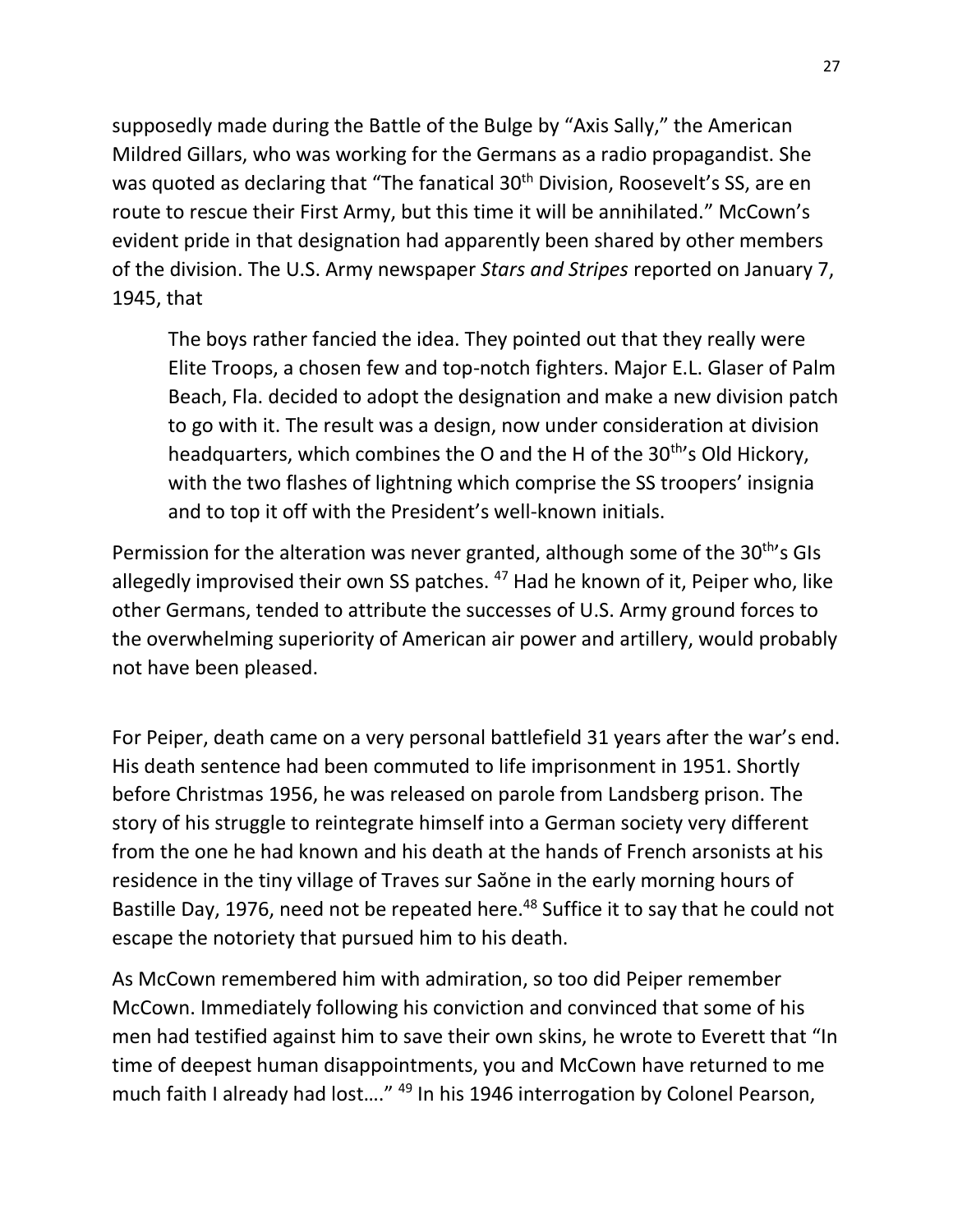Peiper had characterized McCown as "an honorable officer and a gentleman." By 1971, 15 years after his release, some of the gloss on Peiper's assessment of McCown had faded. McCown's account of his interaction with Peiper, he claimed, was characterized by self-justification and embellishment, as to some degree it undoubtedly was. Did McCown's description of their conversations in La Gleize now embarrass him, as McCown may have judged praise for Peiper best forgotten in 1987? In any event, Peiper's esteem for McCown was understandably overshadowed by that for Everett, to whom he probably owed his life. At the time of his death, Peiper was gathering material for a book on his experiences of the Malmédy incident and its aftermath, which he planned to dedicate to Everett and in which McCown would likely have figured. 50

McCown and Peiper interacted with one another over a period of 90 hours. The evidence on which their mutual judgements were based was necessarily extremely limited. Each man attempted to use the other as a source of military intelligence, while Peiper saw in McCown a means of recovering his wounded. For his part, McCown cooperated with Peiper in an effort to insure the well-being of a large number of American prisoners of war.

Both men claimed to have found respect for one another as professional soldiers, but how similar in fact had their "professional" experiences been? While McCown had been an LSU upperclassman, ROTC cadet, and junior officer in a U.S. Army preparing for war, Peiper had been serving on *Reichsführer-SS* Heinrich Himmler's staff, where he was witness to the early stages of the Holocaust and frequently in Adolf Hitler's company. Although both were approximately the same age, in terms of pure combat experience, McCown was a neophyte compared to his captor. At the time of his capture, McCown had been in a combat zone for about six months. Peiper's career as a combat officer had begun briefly in France in the spring of 1940, but most of his battle experience had been gained in Russia following his reassignment by his own request in August 1941. The kind of war that Peiper had waged in that eastern vastness was far different from anything McCown had experienced and possibly could imagine. There, Nazi Germany and Peiper had waged a war of annihilation against both combatants and civilians justified by a racist ideology that regarded the Slav as *Untermensch* or "subhuman." In Russia, anything remotely similar to those ninety hours in La Gleize would have been unthinkable. Peiper was a complex and selectively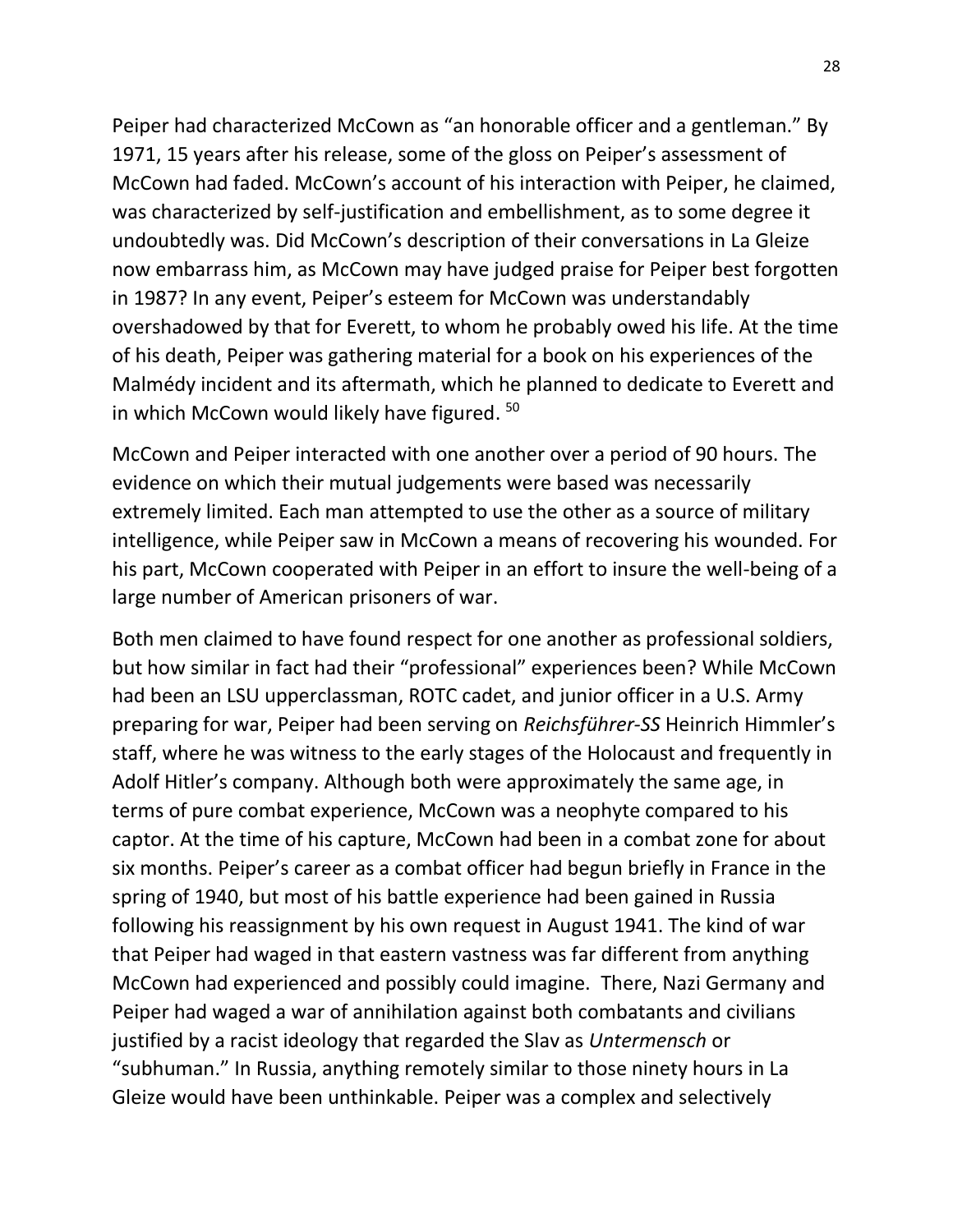sensitive personality and may have found in McCown a therapeutic opportunity after the dehumanizing horrors of the Eastern Front to interact with the enemy as human being, particularly in light of his by then clearly failed military mission.

McCown's statement that he had seldom met anyone who had impressed him as much as Peiper had cries out for analysis. In fact, most Americans who came into contact with Peiper in the course of his captivity and trial as well as later were impressed by him. He was good-looking, intelligent, well- read, and expressed himself in articulate English. McCown noted that he showed a sense of humor in spite of being surrounded by American forces and in a near hopeless position. He seemed, in short, a "cool customer." He had already come to admire the formidable fighting qualities of German soldiers and had assessed Peiper's division, the  $1<sup>st</sup>$  SS Panzer, as a first-class armored unit. McCown may well have been primed to hold in high regard one of its officers whose battlefield experience greatly exceeded his own, particularly one who proved himself willing to observe the rules of war, at least in regard to the American prisoners he held in La Gleize. Those are qualities that McCown esteemed, but might there have been more?

McCown had reported little about any exchanges not directly related to the current military situation, but Peiper had been more forthcoming. In his September 1945 interrogation by Captain Vogel, he had allegedly stated that McCown had offered to help Germany fight the Russians if, in return, Peiper would come to America after the war to help him hang Jews. When queried about this by Colonel Pearson, Peiper confirmed the exchange, but brushed it off as a joke. It was of course a "joke" but one that hinted at a horrifying reality. Could it have reflected a degree of attitudinal affinity on race between a committed Nazi and an officer in an army that was no stranger to antisemitism? Unfortunately, McCown was not interrogated by U.S. Army authorities in regard to his association with Peiper while his prisoner. It is likely that the report he submitted immediately after his return to American lines on December 24, 1944 did not tell the whole story.

There is of course a deep divide between the anti-Jewish prejudice common at that time in the United States and in its army and the murderous anti-Semitism that was at the heart of the Nazi *Weltanschauung* with which Peiper was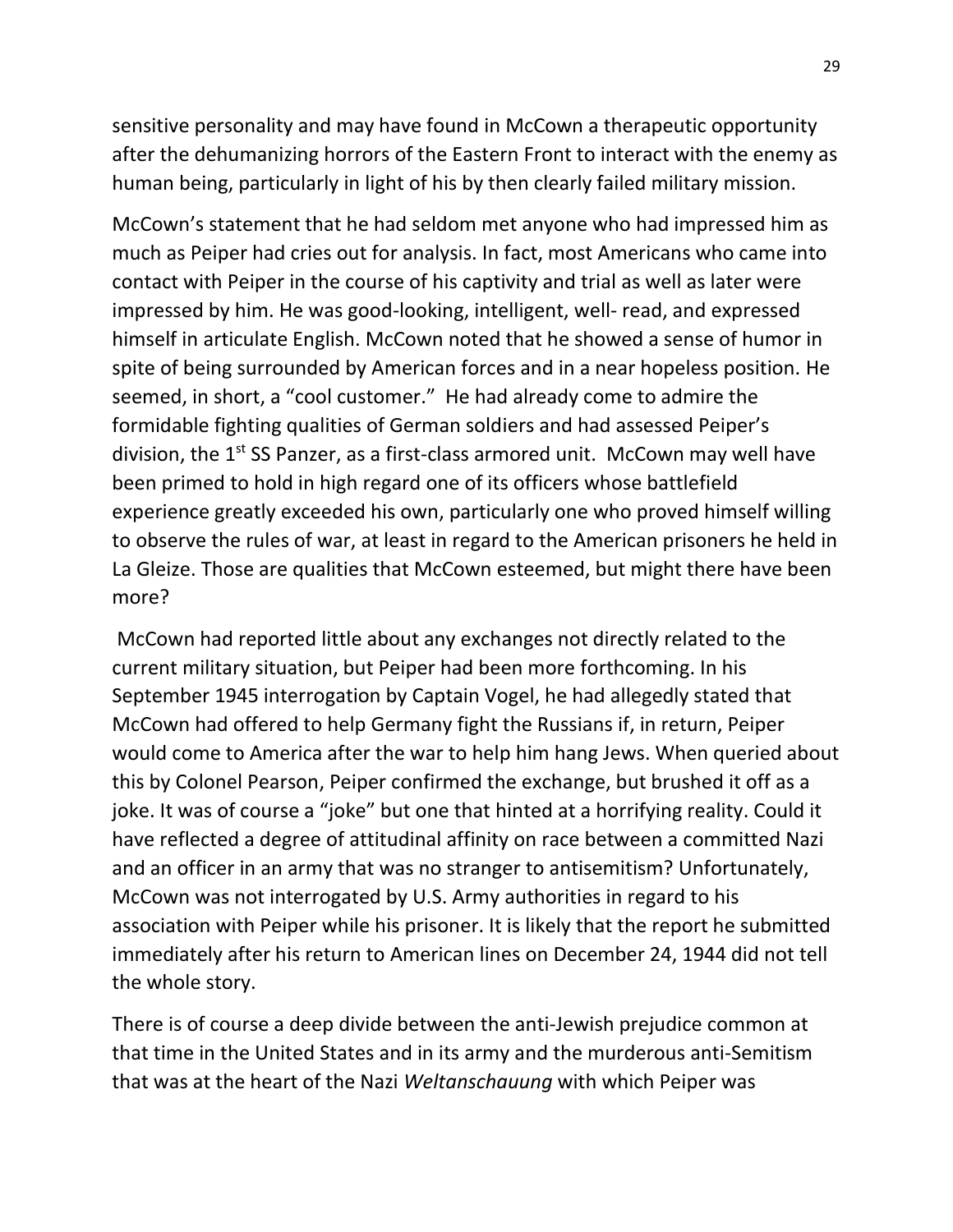thoroughly familiar and to which he subscribed. <sup>51</sup> Himmler intended the Waffen-SS to be a force of "political soldiers," by which he meant militarily trained men indoctrinated with and motivated by Nazi racism combined with *Härte* (hardness or harshness) of which Reinhard Heydrich, chief of the Reich Security Main Office and one of main organizers of the Holocaust, was considered the ideal embodiment. <sup>52</sup> SS educational guides, the *SS-Leithefte*, provide useful insights into the content of this indoctrination. "Where unlike meet, hatred holds sway, … Here God wants no love", read a poem that was offered to the SS reader in 1942. <sup>53</sup> A wartime article entitled "*Du oder ich"* ("You or Me") informed the SS man that as long as he was fighting for victory, he was also fighting for right and justice. Harshness in combat was holy while mercy was unacceptable.<sup>54</sup> A letter purportedly written by a young Waffen-SS officer shortly before his death on the Eastern Front, described orders received and carried out to shoot Russian prisoners, observing that "we have learned to be fearfully harsh when it serves a purpose." <sup>55</sup> A January 1943 *Leitheft* contains a chilling manifesto: "The SS is hard as steel, a community committed to death….We have a right to be hard on others because we have been hard on ourselves." In a speech delivered to high-ranking SS officers in November 1938, Himmler declared that in war, an SS man was never to surrender to the enemy and was under no obligation to take prisoners.<sup>56</sup>

American soldiers could be "fearfully harsh," too, as McCown knew. His own capture, ironically, had resulted in an order to his battalion to take no prisoners, based on the assumption that Peiper's men would shoot its commander. <sup>57</sup> Historian Stephen Ambrose notes that out of the more than 1000 American veterans of the World War II European Theater whom he interviewed, one third reported having witnessed German prisoners with their hands raised being shot.<sup>58</sup> But SS culture with its sanctification of killing and years of unrestrained savagery in Russia where racist *Härte* had been given free rein undoubtedly increased the frequency with which the laws of war were violated in the West by Waffen-SS units.

In a wartime speech, Himmler observed that "…we must be honorable, decent, loyal and comradely to bearers of our own blood, but to no one else." <sup>59</sup> SS literature defined most Americans, unlike Russians, as racial equals, although corrupted by crass (and largely Jewish) materialism.<sup>60</sup> Peiper's ideological milieu,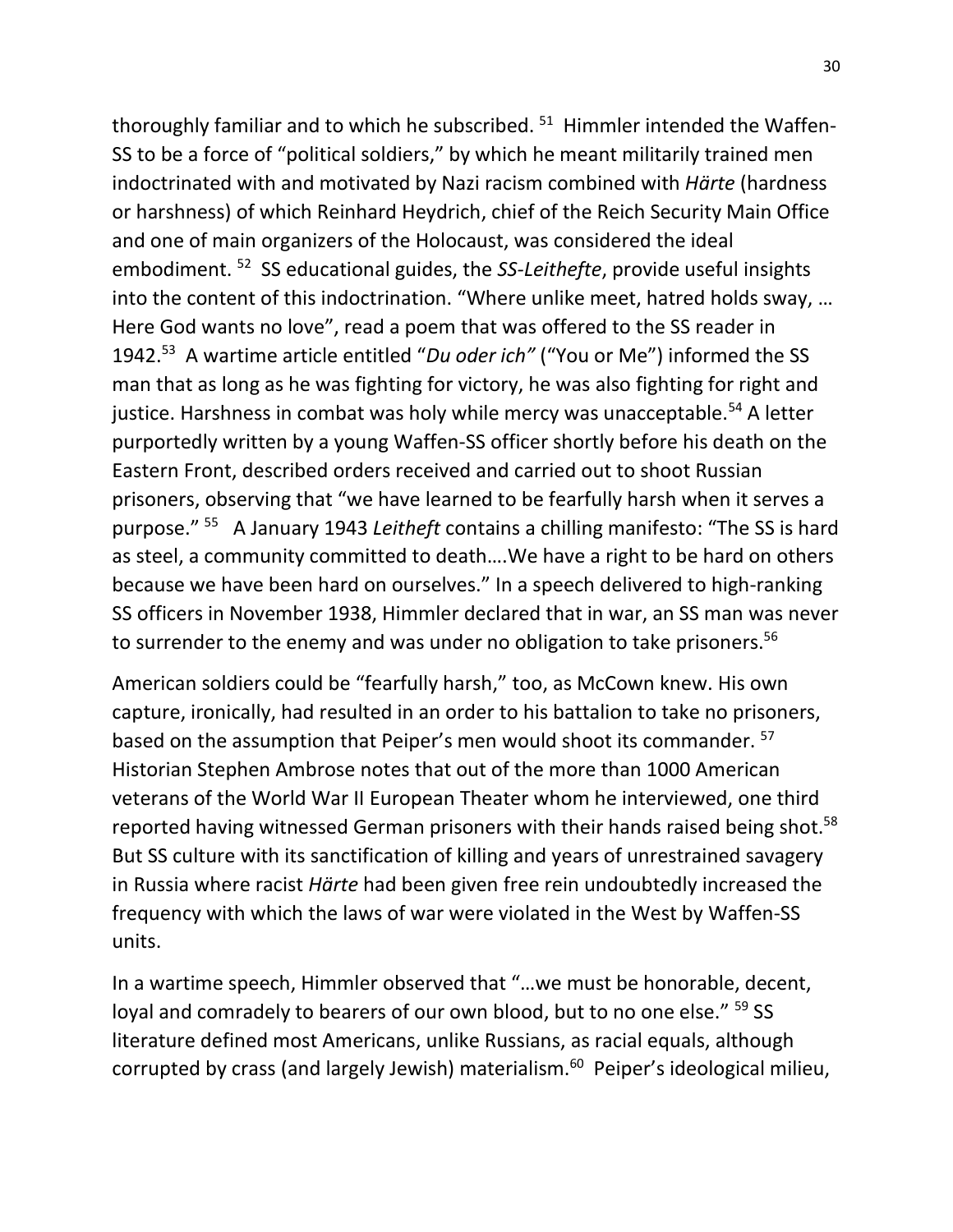therefore, could accept both the purposeful and "fearfully harsh" murder of prisoners of war and the chivalrous treatment of a U.S. Army major.

While together in La Gleize, Peiper and McCown briefly traded the status of enemy for that of quasi-ally and possibly "soul-mate". Whatever might have motivated them, those 90 hours spent in a Belgian village on the eve of Christmas 1944 expand our perspective on the range of human responses to the hellish stresses of combat. They also provide evidence that war, like politics, can produce strange bed-fellows.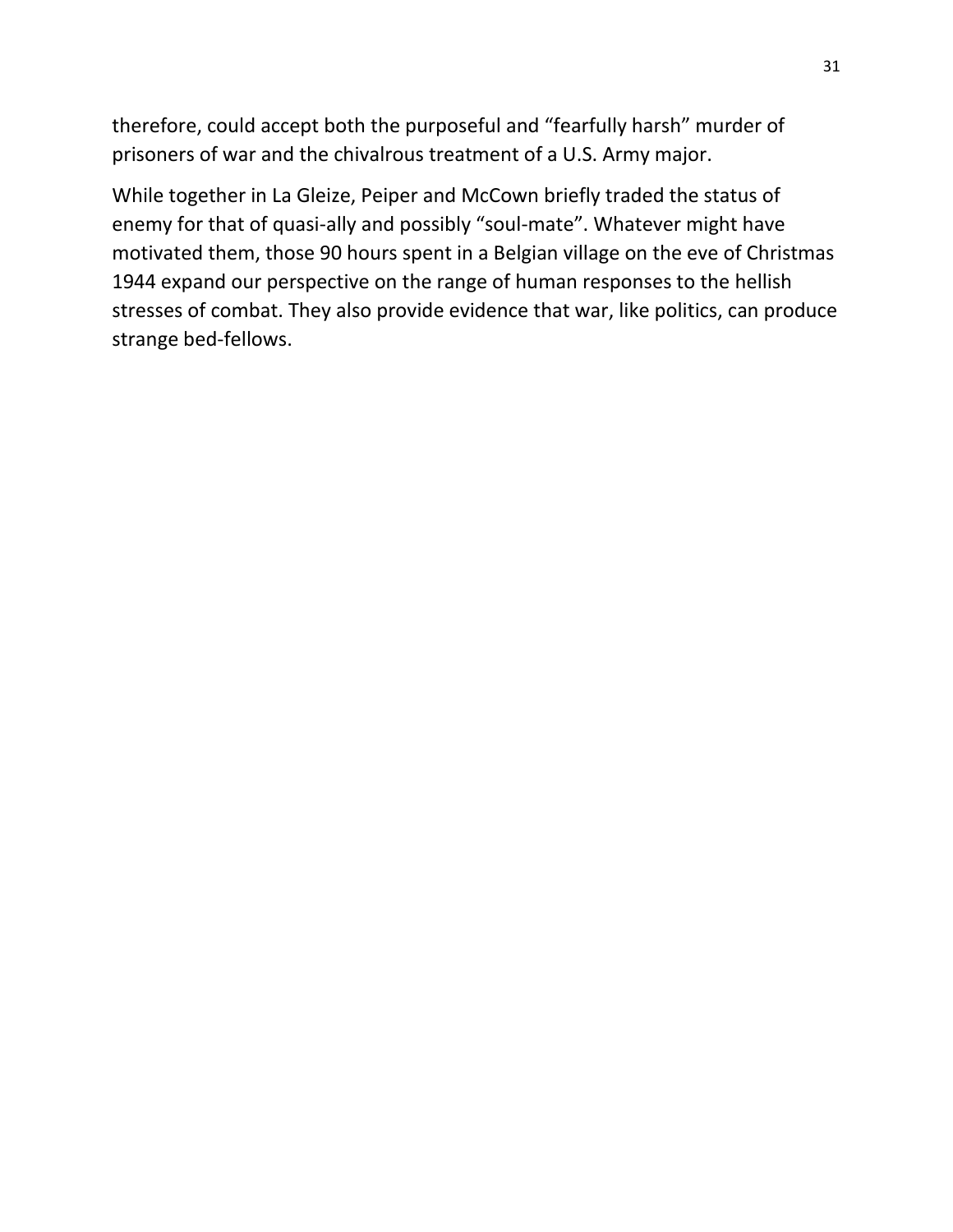<sup>2</sup> *U.S. v. Valentin Bersin, et al,* U.S. National Archives Record Group No. 153, Roll 3, Frames 000189-90.

<sup>3</sup> The best work on Peiper is the exhaustively researched biography by Danny S. Parker, *Hitler's Warrior. The Life and Wars of SS Colonel Jochen Peiper* (Boston, 2014). Parker followed this five years later with his *Peiper's War.The Wartime Years of SS Leader Jochen Peiper: 1941-44 (Barnsley, Yorkshire and Philadelphia, 2019).* See also Jens Westemeier, *Joachim Peiper: A Biography of Himmler's SS Commander* (Altglen, Pa., 2007) and Michael Reynolds, *The Devil's Adjutant. Jochen Peiper, Panzer Leader* (New York, 1995).

<sup>4</sup> Michael Cristofer's *Black Angel* was first presented at The Mark Taper Forum in Los Angeles in 1978.

<sup>5</sup> McCown, Hal, MG, *Together We Served.com*; Major General Hal D. McCown, "Memories of War," recorded talk for a 1987 reunion of E Company, 119th Regiment. 30th Infantry Division, *YouTube*; Charles B. MacDonald, *A Time for Trumpets. The Untold Story of the Battle of the Bulge* (New York, 1985), 458.

<sup>6</sup> McCown, "Memories;" *Combat History of the 119th Infantry Regiment* (Washington, D.C., 1946), 23

6 See Alwyn Featherston, *Saving the Breakout. The 30th Division's Heroic Stand at Mortain, August 7-12, 1944* (Novato, CA, 1993); McCown, "Memories;" . Parker, *Peiper's War,* 333-41.

<sup>8</sup> K.-G. Klietmann, *Die Waffen-SS. Eine Dokumentation* (Osnabrück, 1965), 89; *Peiper's War*, 373.

<sup>9</sup> MacDonald, *Time for Trumpets*, 455-56.

<sup>10</sup> The 30<sup>th</sup> Infantry Division was at that time attached to the British 21<sup>st</sup> Army group>

<sup>11</sup> "Behind the German Lines," Annexe to Part C of Intelligence Notes NO. 43 dated 6 January 1945, 1.

<sup>12</sup> *Ibid.*

<sup>13</sup> *Ibid.,1-2.*

<sup>14</sup> In his recorded talk to veterans of E Company, 119<sup>th</sup> Infantry Regiment, McCown mangled the pronunciation of *Leibstandarte* which came out "Leebstandard!" McCown, "Memories.;" McCown to James Weingartner, Sept. 17, 1976, 4-5.

<sup>15</sup> "Behind the German Lines," 2.

<sup>16</sup> *U.S .v. Bersin*, 153/3/000208.

<sup>17</sup> McCown to Weingartner, 4.

<sup>18</sup> "Behind the German Lines," 3. What McCown meant by an SS "warrant officer" Is not clear.

<sup>19</sup> *Ibid., 3-4.*

<sup>1</sup> Bernd Wegner, *Hitlers Politische Soldaten. Die Waffen-SS 1933-1945* (Paderborn, 1982), 89; "Auf den SS-Führerschulen Tölz und Braunschweig ausgebildite SS-Führer" in *Dienstaltersliste der Schutzstaffel der NSDAP, Stand vom 1. Dezember, 1936,"* U.S. National Archives, T-175/204/26744095-98.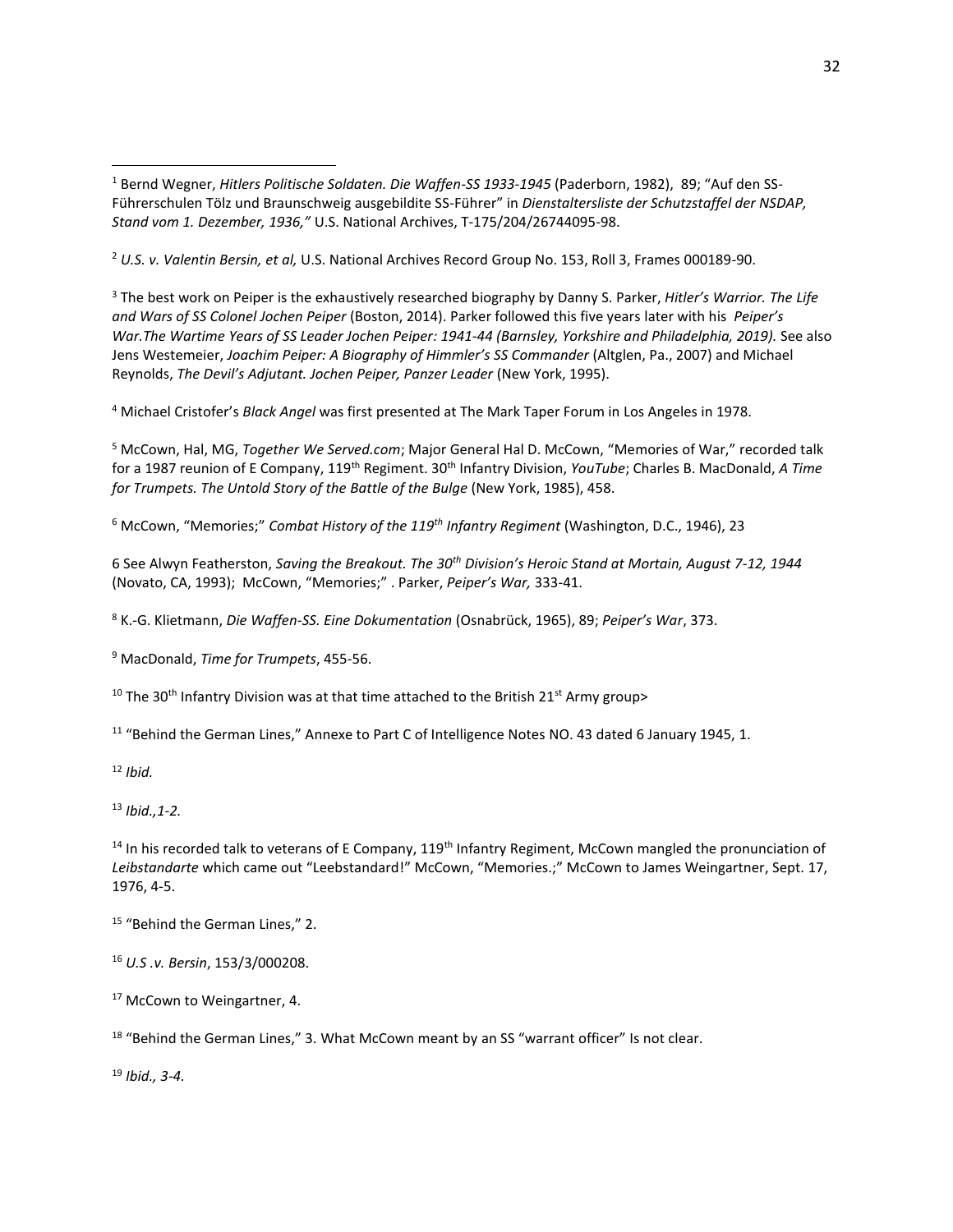<sup>20</sup> *Ibid., 4-6.*

<sup>21</sup> McCown, "Memories."

<sup>22</sup> Peiper's trial testimony, *U.S. v.Bersin,* 152/3/000183-84; Megan Garber, " ' Pilot's Salt.' The Third Reich Kept Its Soldiers Alert with Meth," *The Atlantic*, May 31, 2013.

<sup>23</sup> *U.S. v. Bersin,*, 153/1/00097-103.

<sup>24</sup> Brigadier General William K. Harrison to Adjutant General, May 27, 1946, Records of the Adjutant General's Office, National Archives and Records Service, Record Group 407, Adjutant General 000.5.

<sup>25</sup> "U.S. 'Prisoner' to Testify for SS Colonel," *The Stars and Stripes,* June 21, 1946; Everett to Family, June 14, 1946, Everett Papers.

<sup>26</sup> *U.S. v. Bersin,* 153/2/000044.

<sup>27</sup> *Ibid, 153/4/*000300-308.

<sup>28</sup> Peiper admitted to having been told by one of his officers that 8 prisoners had been shot while trying to escape and that one of his own men had been executed on suspicion to preparing to desert. *U.S. v. Bersin,* 153/3/000177- 86.

<sup>29</sup> A. Frank Reel, *The Case of General Yamashita* (Chicago, 1949), 173; Allan A. Ryan, *Yamashita's Ghost. War Crimes, MacArthur's Justice and Command Accountability* (Lawrence, Kansas, 2012), 237-38.

<sup>30</sup> Everett to Family, n.d., Everett Papers.

<sup>31</sup> On Everett's 10 year fight against the verdicts and sentences, see James J. Weingartner, *A Peculiar Crusade. Willis M. Everett and the Malmedy Massacre* (New York and London, 2000. The most recent scholarly treatment of the trial and its aftermath is Steven P. Remy, *The Malmedy Massacre. The War Crimes Trial Controversy*  (Cambridge, Mass.and London, 2017). Remy challenges Weingartner's perspective.

<sup>32</sup> McCown to Weingartner, 5-6.

<sup>33</sup> *Malmédy Massacre Investigation. Hearings Before a Subcommittee of the Committee on Armed Services, United States Senate, Eighty-First Congress, First Session, Pursuant to S. Res. 42* (Washington, D.C., 1949), 1429.

<sup>34</sup> Captain Leroy Vogel to Colonel Philp, September 15, 1945, Headquarters, USFET NIS Center.

<sup>35</sup> Remy, *Malmédy Massacre,* 110-11; Lt. Colonel William M. Connor, Jr. "Internal Route Slip, Headquarters U.S. Forces European Theater," File No. 350.09, November 19, 1945.

<sup>36</sup> Interrogation of Colonel Joachim Peiper by Colonel F.J. Pearson, IGD, at Landsberg, Germany, October 30, 1946, declassified by SB, NARA Authority NND968133, 1-2.

<sup>37</sup> *Ibid.,* pp. 2-3.

<sup>38</sup> *Ibid.,* pp. 3-4.

<sup>39</sup> *Ibid.*, pp. 4-5; Remy, *The Malmedy Massacre*, 110-111.

<sup>40</sup> *Ibid., "*Discussion*,"* Tab *"*A*"*; Pearson to Judge Advocate Headquarters, European Command, p.2.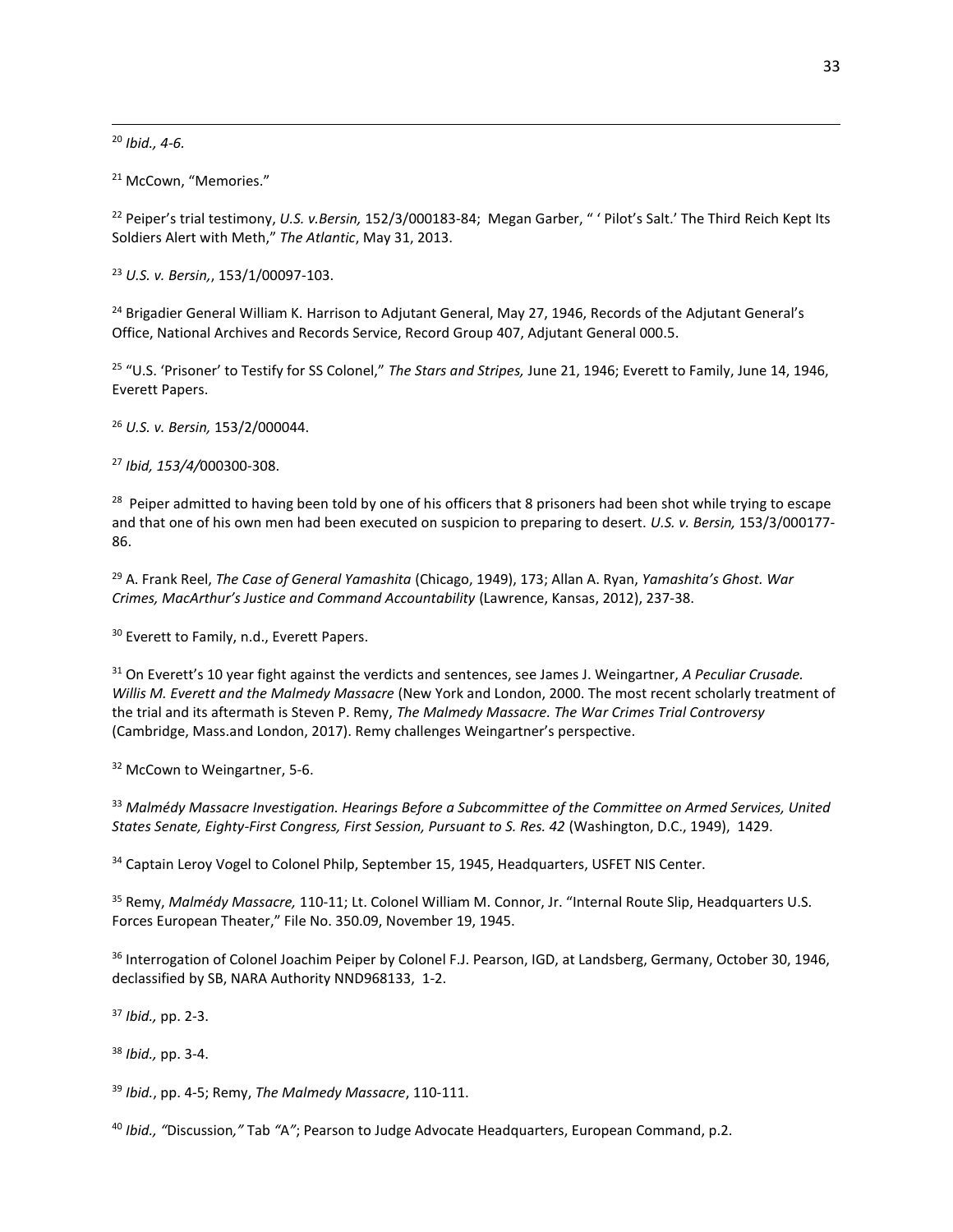<sup>41</sup> "Discussion," Tab "A."

<sup>42</sup> Colonel Rosser L. Hunter to The Inspector General, November 15, 1946, WDSIG 333.9 - McCown.

<sup>43</sup> Peiper to Everett, July 14, 1946, Everett Papers.

<sup>44</sup> McCown, Hal, MG*, Together We Served*.com; McCown to Weingartner, 2. See also Lt. Gen. Stanley Robert Larsen and Brigadier General James Lawton Collins, Jr., *Allied Participation in Vietnam* (Washington, D.C., 1975), 37. It is of interest given his experiences of December 1944 that McCown while in Vietnam authored a work entitled *Debriefing of Officers Returning from Field Assignments* (Headquarters, U.S. Army Vietnam, 1963).

<sup>45</sup> McCown to Weingartner, 2-3.

<sup>46</sup> He offered to make available copies of his post-captivity report to interested attendees. "Memories of War."

<sup>47</sup> *Ibid.;* Robert W. Baumer, *Old Hickory. The 30th Division: The Top-Rated American Infantry Division in World War II* (Guilford, Conn., 2017), 356; Martin King, David Hilborn and Michael Collins, *The Fighting 30th Division. They Called Them Roosevelt's SS* (Philadelphia and Oxford, 2015), 17 and photo opposite 206. The initials "FDR" would have roughly paralleled the 1<sup>st</sup> SS Panzer Division's use of "LAH" (Leibstandarte Adolf Hitler) on the shoulder straps of some uniforms. See Roger James Bender and Hugh Page Taylor, *Uniforms, Organization and History of the Waffen-SS* (Mountain View, CA, 1969), I, 138. The 119th Infantry Regiment's combat history (p.89) states that "The German radio had been calling us for some time 'Roosevelt's SS troops.' This cry was evidently supposed to be a gross insult….' That German propagandists would have thought it an insult to equate an American division with the elite of Nazi Germany's armed forces is implausible. In any case, it is clear that some members of the 30<sup>th</sup> were far from insulted. Hank Stairs, a veteran of the 30<sup>th</sup>' Infantry Division's 117<sup>th</sup> Infantry Regiment, recalled it as a "hard-won battle honor."

<sup>48</sup> See Parker, *Hitler's Warrior,* 245-285.

49 Peiper to Everett, July 14, 1946, Everett papers.

<sup>50</sup> Jens Westemeier, *Joachim Peiper: Eine Biographie* (Osnabrück, 1996), 150.

<sup>51</sup> Parker, *Hitler's Warrior*, 135-36.

<sup>52</sup> Hans Bucheim , et al., *Anatomie des SS-Staates* (Olten and Freiburg im Breisgau, 1965), 253.

<sup>53</sup> Oskar Winter, "*Gott," SS-Leitheft, 4* (1942), 3ff.

<sup>54</sup> "Du ode ich. Gedanken über die Härte im Kampf und die Willen zum Sieg," *Leitheft 7,* Folge 10b, 11f.

<sup>55</sup> "Das Herz mit dem stählernen Ring," *SS-Leitheft 9* (Januar 1943), 15f.

<sup>56</sup> "Unsere Härte," *Ibid,* 1-3; Josef Ackermann, *Himmler als Ideologe* (Göttingen, 1970), 125. In developing its case against the Malmedy defendants, the prosecution made much of the fact that Himmler encouraged SS officers to read a book by Michael Prawdin on the ruthless Mongol conqueror, Genghis Khan. The Mongols of old seem to have served a dual purpose for the SS, both as an example of the effectiveness of terror in warfare and as a terrifying embodiment of the threat from the East to Aryan civilization against which it was Germany's mission to defend. See Parker, *Hitler's Warrior,* 38; Richard Breitman, *The Architect of Genocide. Himmler and the Final Solution* (New York, 1991), 39-41

<sup>57</sup> King, et al. *The Fighting 30th Division*, 264.